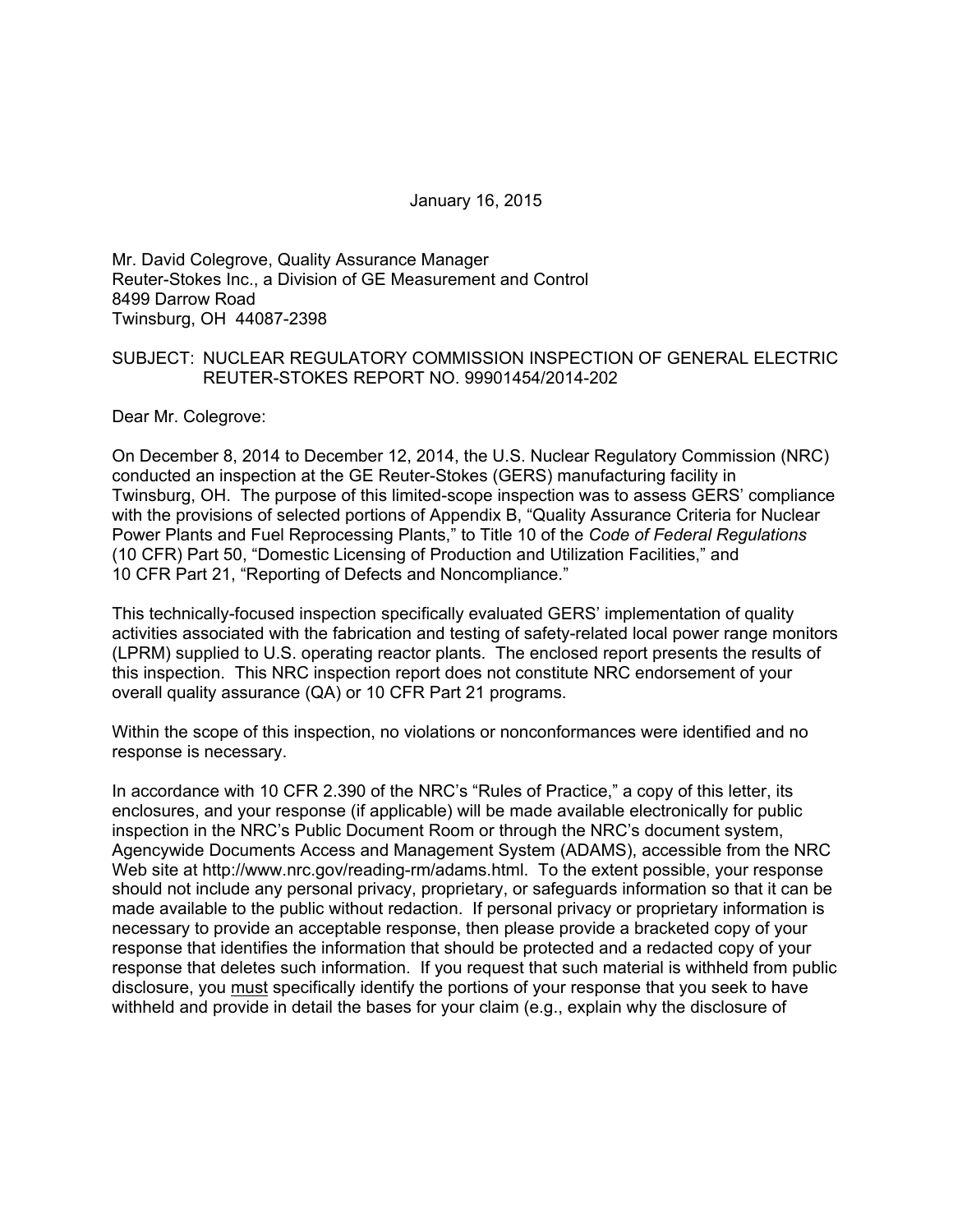D. Colegrove - 2 -

information will create an unwarranted invasion of personal privacy or provide the information required by 10 CFR 2.390(b) to support a request for withholding confidential commercial or financial information). If safeguards information is necessary to provide an acceptable response, please provide the level of protection described in 10 CFR 73.21, "Protection of Safeguards Information: Performance Requirements."

Sincerely,

#### */RA/*

Richard A. Rasmussen, Chief Electrical Vendor Inspection Branch Division of Construction Inspection and Operational Programs Office of New Reactors

Docket No.: 99901454

Enclosure: Inspection Report: 99901454/2014-202 and Attachment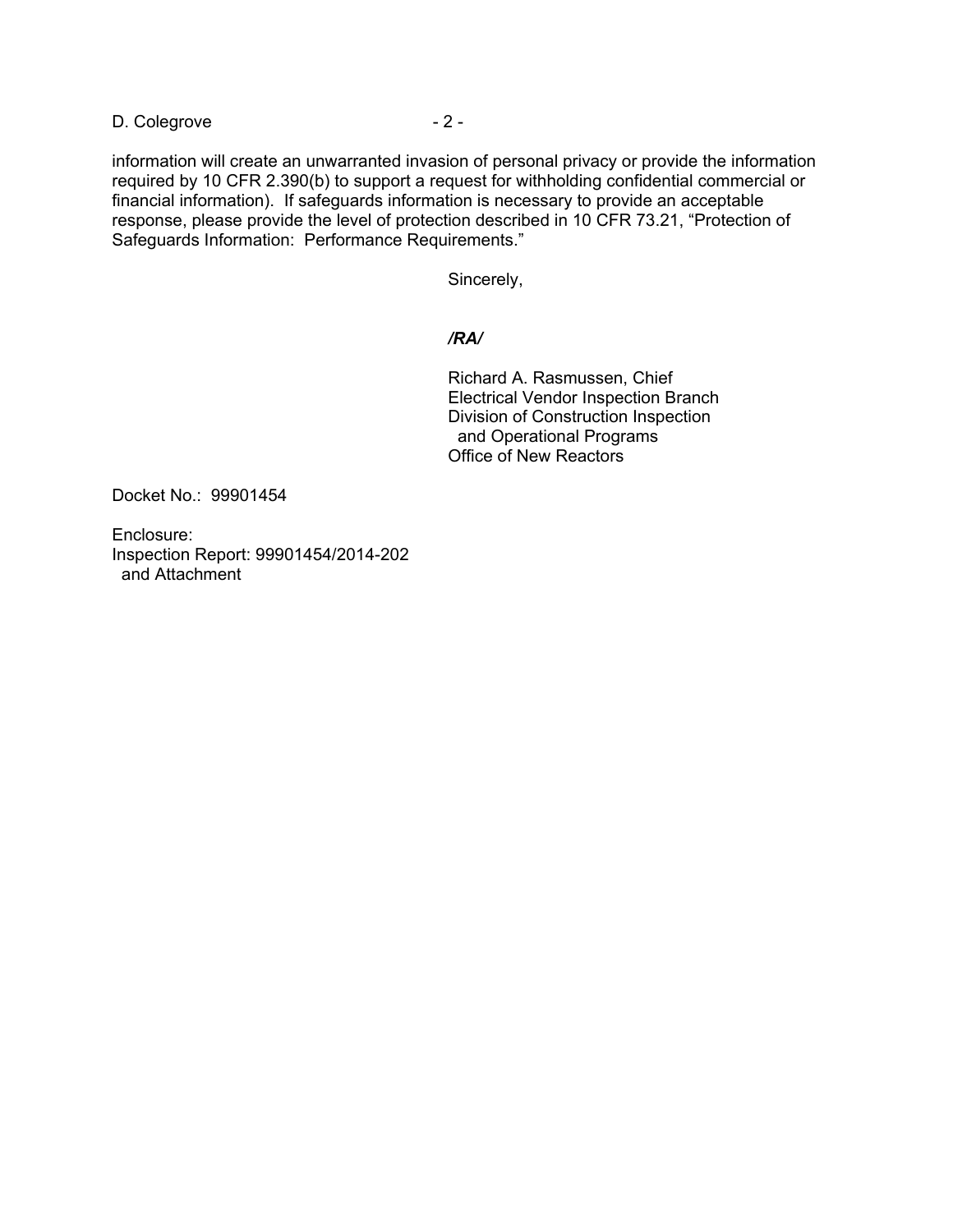D. Colegrove - 2 -

information will create an unwarranted invasion of personal privacy or provide the information required by 10 CFR 2.390(b) to support a request for withholding confidential commercial or financial information). If safeguards information is necessary to provide an acceptable response, please provide the level of protection described in 10 CFR 73.21, "Protection of Safeguards Information: Performance Requirements."

Sincerely,

#### */RA/*

Richard A. Rasmussen, Chief Electrical Vendor Inspection Branch Division of Construction Inspection and Operational Programs Office of New Reactors

Docket No.: 99901454

Enclosure: Inspection Report: 99901454/2014-202 and Attachment

DISTRIBUTION: ASakadales ERoach KKavanagh **AMasters TJackson** IJung **JThorp** david.colegrove@ge.com

|                               | <b>ADAMS Accession No.: ML15012A111</b> | *Concurred via email | <b>NRO-002</b> |
|-------------------------------|-----------------------------------------|----------------------|----------------|
| <b>OFFICE</b>                 | NRO/DCIP/MVIB                           | NRO/DCIP/EVIB        | NRO/DCIP/QVIB  |
| <b>NAME</b>                   | NMcMurray*                              | JJimenez*            | FTalbot*       |
| <b>DATE</b>                   | 01/07/2015                              | 12/22/2014           | 12/18/2014     |
| <b>OFFICE</b>                 | NRO/DCIP/EVIB                           | NRO/DCIP/EVIB        |                |
| <b>NAME</b>                   | GLipscomb*                              | RRasmussen           |                |
| $\overline{\phantom{a}}$ DATE | 01/08/2015                              | 01/16/2015           |                |
|                               |                                         |                      |                |

# **OFFICIAL RECORD COPY**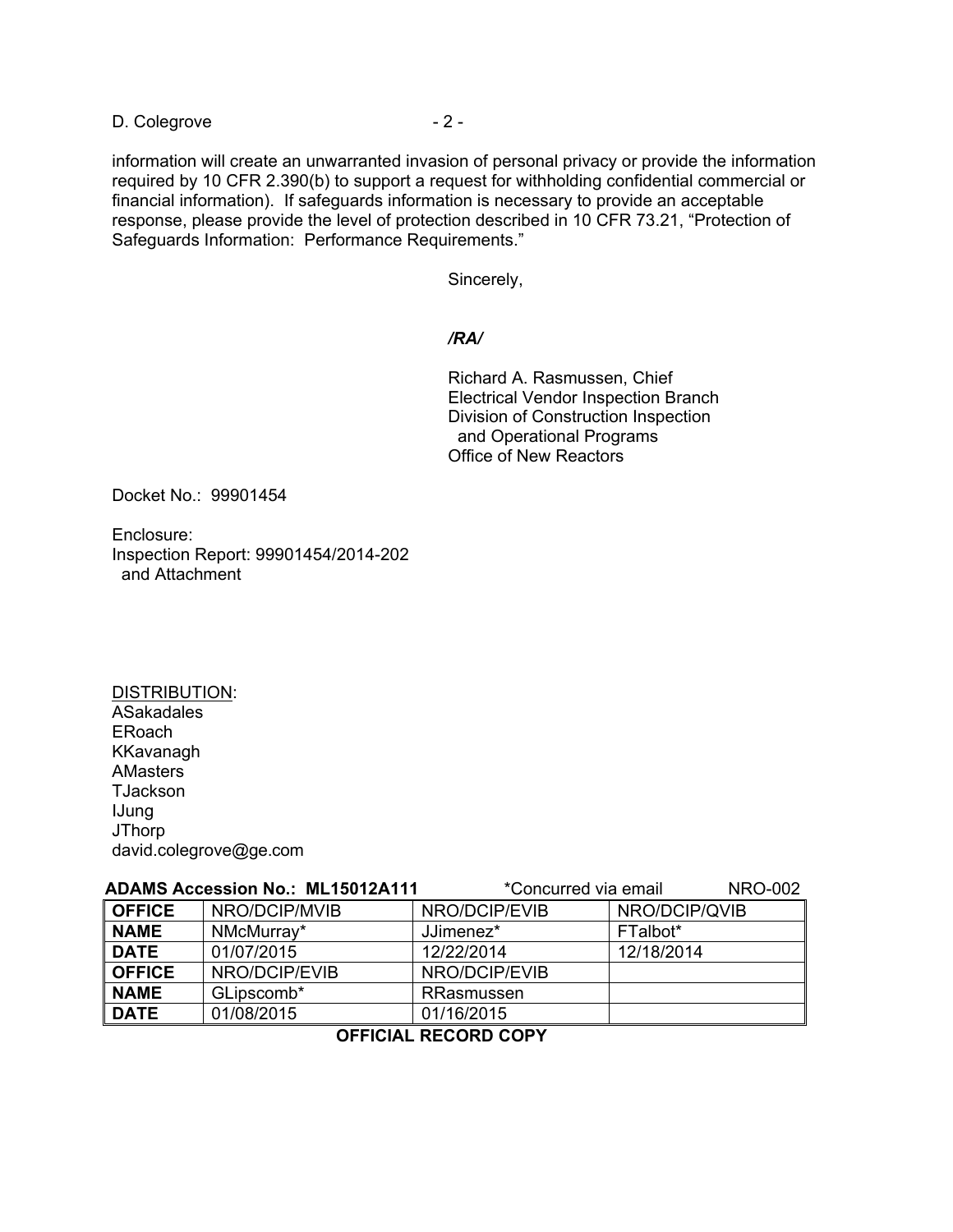### **U.S. NUCLEAR REGULATORY COMMISSION OFFICE OF NEW REACTORS DIVISION OF CONSTRUCTION INSPECTION AND OPERATIONAL PROGRAMS VENDOR INSPECTION REPORT**

| Vendor Docket No.:                | 99901454                                                                                                                                                                                                                                                                                                              |                                                                  |                    |
|-----------------------------------|-----------------------------------------------------------------------------------------------------------------------------------------------------------------------------------------------------------------------------------------------------------------------------------------------------------------------|------------------------------------------------------------------|--------------------|
| Inspection Report No.:            | 99901454/2014-202                                                                                                                                                                                                                                                                                                     |                                                                  |                    |
| Vendor:                           | Reuter-Stokes Inc., a Division of GE Measurement and Control<br>8499 Darrow Rd.<br>Twinsburg, OH 44087                                                                                                                                                                                                                |                                                                  |                    |
| Vendor Contact:                   | Dave Colegrove, Quality Assurance Manager<br>david.colegrove@ge.com<br>(330) 963-2495                                                                                                                                                                                                                                 |                                                                  |                    |
| <b>Nuclear Industry Activity:</b> | General Electric Reuter-Stokes (GERS) is a manufacturer of<br>nuclear instrumentation and detectors. GERS is the primary<br>supplier of Local Power Range Monitoring (LPRM) system in-core<br>probes, dry tubes, and area radiation detectors for GE Hitachi and<br>the GE operating fleet of boiling water reactors. |                                                                  |                    |
| <b>Inspection Dates:</b>          | December 8-12, 2014                                                                                                                                                                                                                                                                                                   |                                                                  |                    |
| Inspectors:                       | George Lipscomb<br>Jose Jimenez<br><b>Frank Talbot</b><br>Nicholas McMurray                                                                                                                                                                                                                                           | NRO/DCIP/EVIB<br>NRO/DICP/EVIB<br>NRO/DCIP/QVIB<br>NRO/DCIP/MVIB | <b>Team Leader</b> |
| Approved by:                      | Richard A. Rasmussen, Chief<br><b>Electrical Vendor Inspection Branch</b><br>Division of Construction Inspection<br>and Operational Programs<br><b>Office of New Reactors</b>                                                                                                                                         |                                                                  |                    |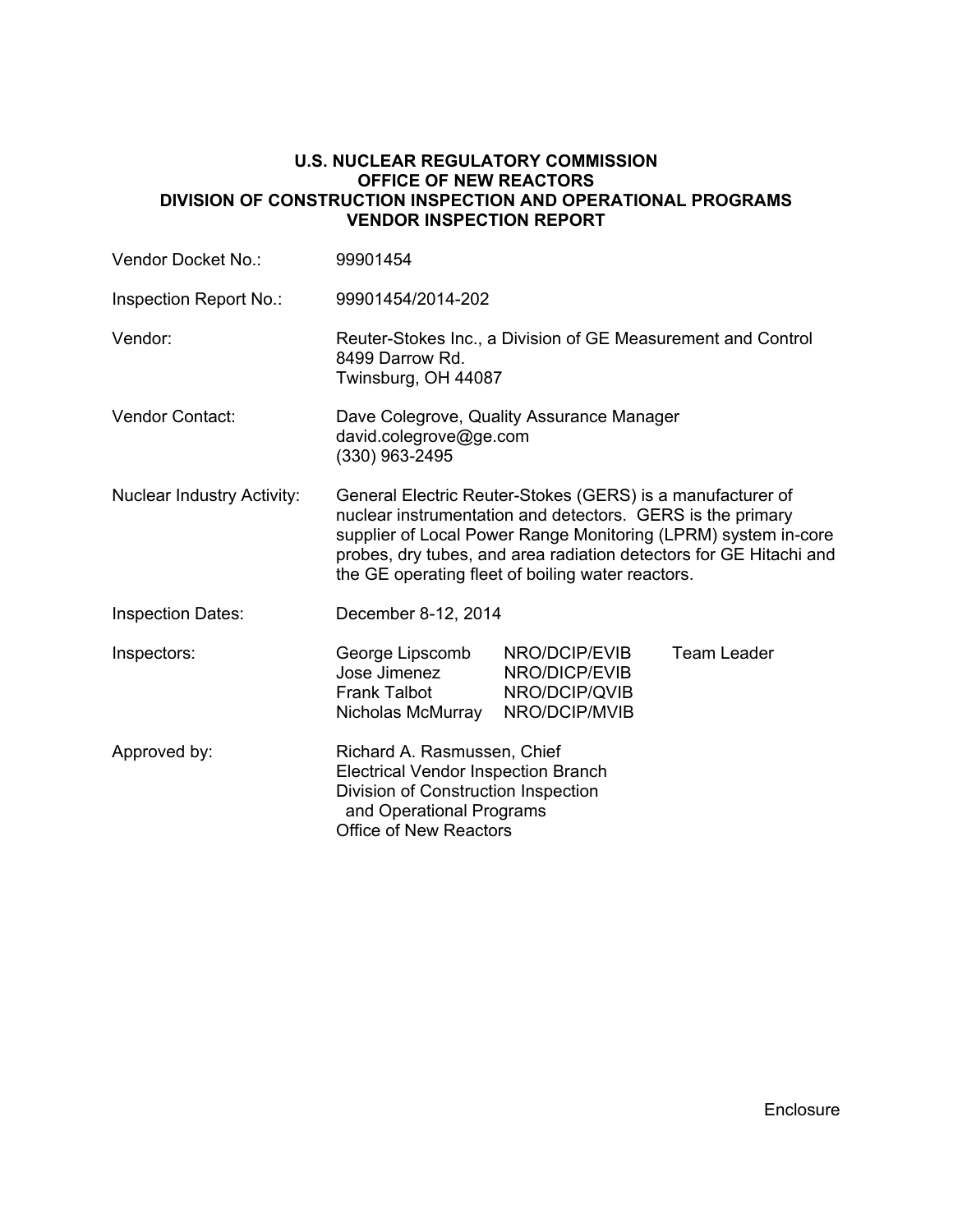# **EXECUTIVE SUMMARY**

#### Reuter-Stokes Inc. 99901454/2014-202

The NRC staff conducted a vendor inspection at the General Electric Reuter-Stokes (GERS) facility to verify that it implemented an adequate quality assurance (QA) program that complies with the requirements of Appendix B, "Quality Assurance Criteria for Nuclear Power Plants and Fuel Reprocessing Plants," to Title 10 of the *Code of Federal Regulations* (10 CFR) Part 50, "Domestic Licensing of Production and Utilization Facilities." In addition, the NRC inspection also verified that GERS implemented a program under 10 CFR Part 21, "Reporting of Defects and Noncompliance," that met the NRC's regulatory requirements. The NRC inspection team conducted the inspection from December 8-12, 2014. This was the first NRC inspection at the GERS facility.

This technically-focused inspection specifically evaluated GERS' implementation of quality activities associated with the fabrication, inspection, and testing, of a sample of local power range monitoring (LPRM) system in-core probes, dry tubes, and area radiation detectors. In addition to observing these activities, the NRC inspection team evaluated design change control and its effect on component environmental qualification (EQ), supplier controls, commercial-grade dedication (CGD), audits, problem resolution and reporting, and control of measuring and test equipment (M&TE).

The following regulations served as the bases for the NRC inspection:

- Appendix B to 10 CFR Part 50
- 10 CFR Part 21

During the course of this inspection, the NRC inspection team implemented Inspection Procedure (IP) 43002, "Routine Inspections of Nuclear Vendors"; IP 43004, "Inspection of Commercial-Grade Dedication Programs"; and IP 36100, "Inspection of 10 CFR Part 21 and Programs for Reporting Defects and Noncompliance."

The information below summarizes the results of this inspection.

### 10 CFR Part 21 Program

The NRC inspection team determined that GERS established a 10 CFR Part 21 program in accordance with the regulatory requirements of 10 CFR Part 21. Based on the limited sample of documents reviewed, the NRC inspection team also determined that GERS is implementing its policies and procedures associated with the 10 CFR Part 21 program. No findings of significance were identified.

### Training Records

The NRC inspection team determined that GERS established an adequate training program for Level II and Level III manufacturing, inspection, and test technicans in accordance with the regulatory requirements of Criterion II, "Quality Assurance Program," of Appendix B to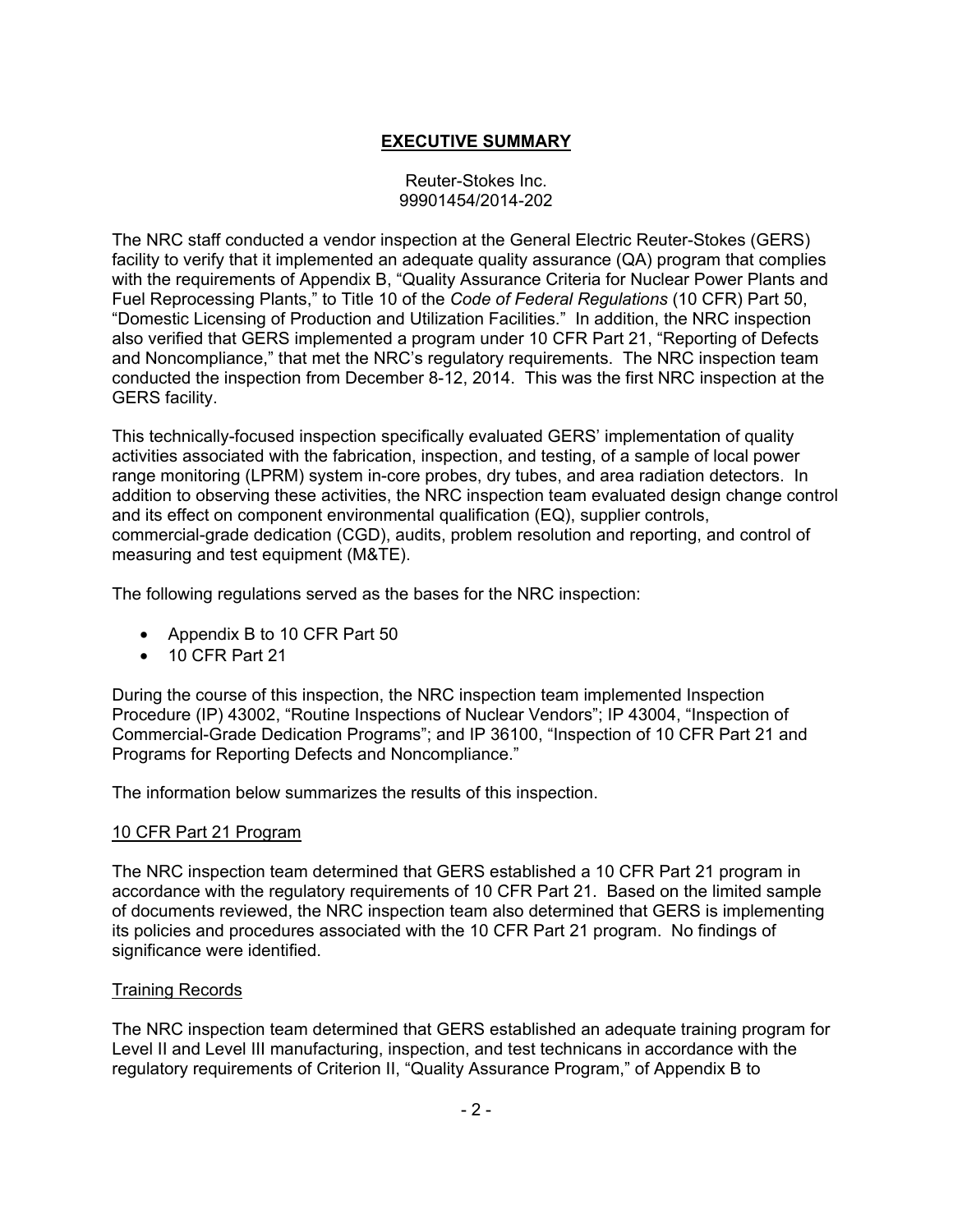10 CFR Part 50. Based on the limited sample of documents reviewed, the NRC inspection team also concluded that GERS is implementing an effective training program for GERS manufacturing, inspection, and test personnel. No findings of significance were identified.

#### Design Control and Commercial-Grade Dedication

The NRC inspection team determined that GERS established a program that adequately controls design changes and CGD in accordance with the regulatory requirements of Criterion III, "Design Control," of Appendix B to 10 CFR Part 50. Based on the limited sample of documents reviewed, the NRC inspection team determined that GERS is also effectively implementing its design change control and CGD processes. No findings of significance were identified.

#### Procurement and Supplier Control

The NRC inspectors determined that GERS established a program that adequately controls procurement of equipment and services in accordance with the regulatory requirements of Criterion IV, "Procurement Document Control," and VII, "Control of Purchased Material, Equipment, and Services," of Appendix B to 10 CFR Part 50. Based on the limited sample of procurement documents reviewed, the NRC inspection team also determined that GERS is effectively implementing its procurement program in support of safety-related component manufacturing. No findings of significance were identified.

#### Control of Special Processes

The NRC inspection team concluded that GERS established a special process control program in accordance with the regulatory requirements of Criterion IX, "Control of Special Processes," of Appendix B to 10 CFR Part 50. Based on the limited sample of documents reviewed and special processes observed, the NRC inspection team also determined that GERS is implementing its policies and procedures associated with its special process control program. No findings of significance were identified.

#### Manufacturing – Inspection and Test Controls

The NRC inspection team determined that GERS established an adequate program for inspection and test controls in accordance with the regulatory requirements of Criterion X, "Inspections," and Criterion XI, Test Control," of Appendix B to 10 CFR Part 50. Based on the limited sample of documents reviewed and inspection and testing observed, the NRC inspection team also concluded that GERS is effectively implementing its inspection and test control program. No findings of significance were identified.

### Measuring and Test Equipment Controls

The NRC inspection team determined that GERS established a program that adequately controls M&TE activities in accordance with the regulatory requirements of Criterion XII, "Control of Measuring and Test Equipment," of Appendix B to 10 CFR Part 50. Based on the limited sample of documents reviewed, the NRC inspection team also concluded that GERS is effectively implementing its M&TE program. No findings of significance were identified.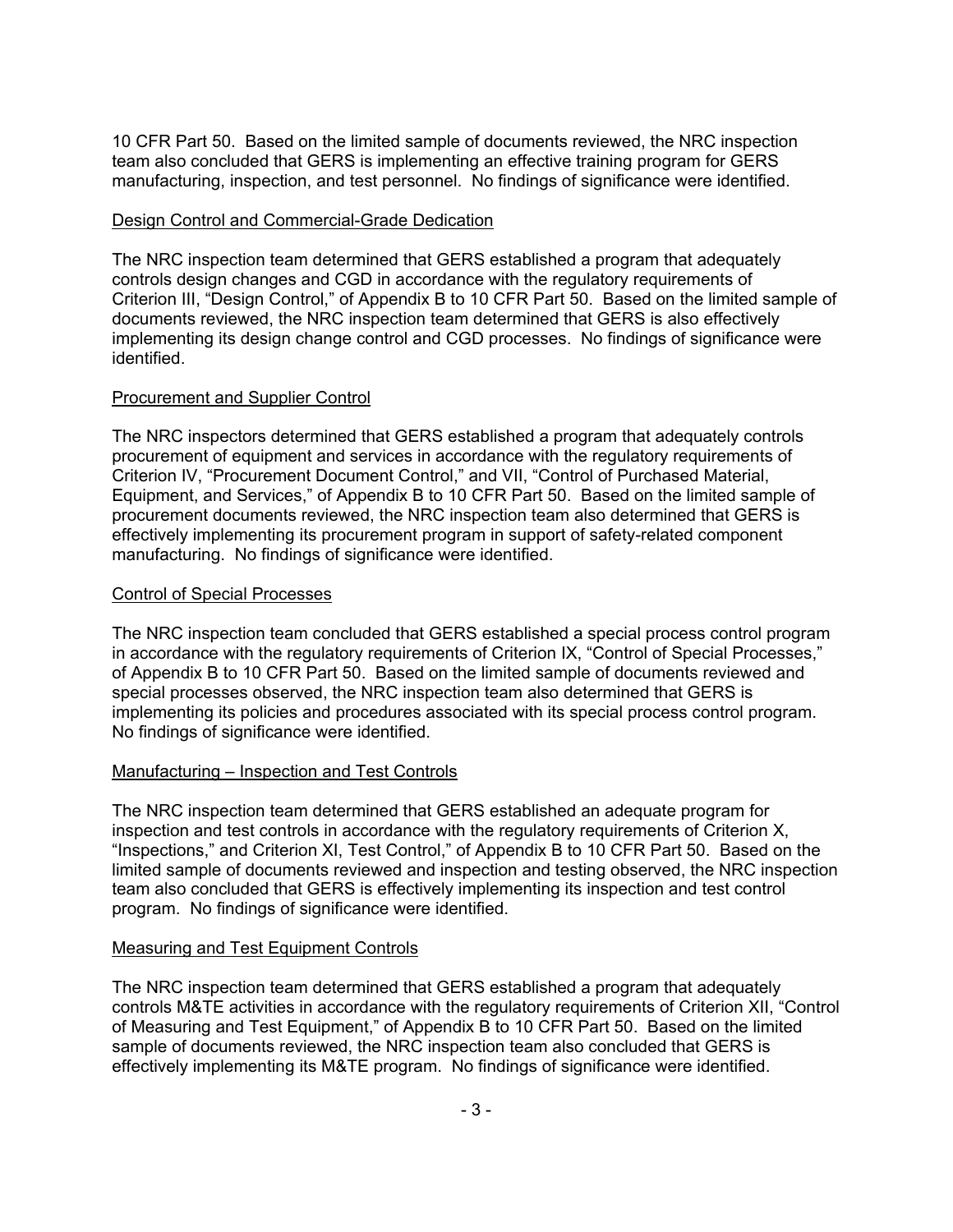### Nonconformance Reports

The NRC inspection team determined that GERS established a program for nonconformance control in accordance with the regulatory requirements of Criterion XV, "Nonconforming Material, Parts and Components," of Appendix B to 10 CFR Part 50. Based on the limited sample of documents reviewed, the NRC inspection team also concluded that GERS is effectively implementing its nonconformance program. No findings of significance were identified.

### Corrective Action Program

The NRC inspection team concluded that GERS established a corrective action program (CAP) in accordance with the regulatory requirements of Criterion XVI, "Corrective Action," of Appendix B to 10 CFR Part 50. Based on the limited sample of documents reviewed, the NRC inspection team also determined that GERS is implementing its policies and procedures associated with its CAP. No findings of significance were identified.

### Internal Audits

The NRC inspection team concluded that GERS established an internal audit program in accordance with the regulatory requirements of Criterion XVIII, "Audits," of Appendix B to 10 CFR Part 50. Based on the limited sample of documents reviewed, the NRC inspection team also determined that GERS is implementing its policies and procedures associated with its internal audits program. No findings of significance were identified.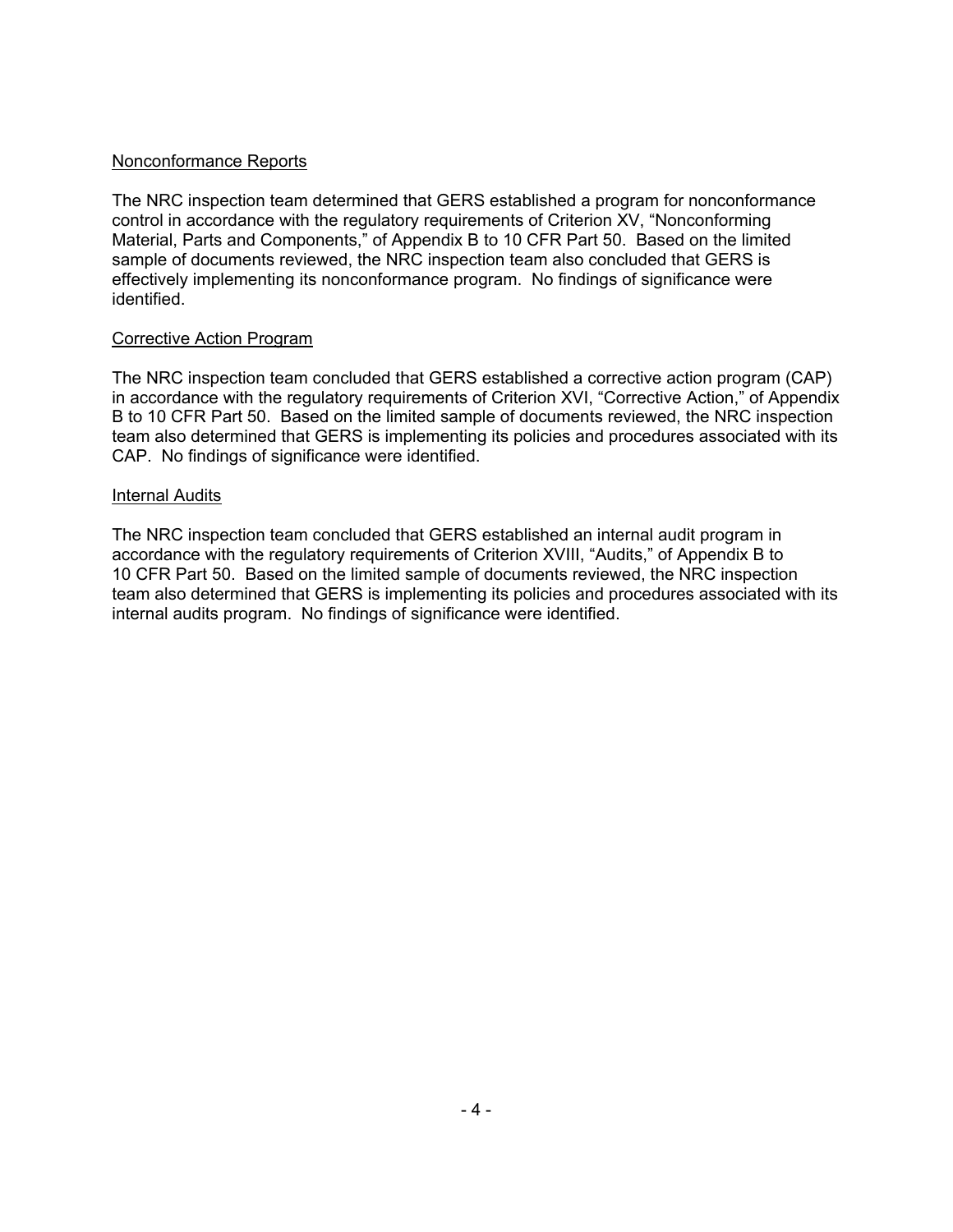# **REPORT DETAILS**

## **1. 10 CFR Part 21 Program**

#### a. Inspection Scope

The U.S. Nuclear Regulatory Commission (NRC) inspection team reviewed GERS' policies and implementing procedures that govern the facility's compliance with the requirements of 10 CFR Part 21, "Reporting of Defects and Noncompliance". In addition, the NRC inspection team evaluated the 10 CFR Part 21 postings and a sample of GERS' purchase orders (POs) for compliance with the requirements of 10 CFR 21.21, "Notification of Failure to Comply or Existence of a Defect and its Evaluation," and 10 CFR 21.31, "Procurement Documents." The NRC inspection team verified the content of GERS' 10 CFR Part 21 postings, as well as the location of each posting. The NRC inspection team also verified that GERS' nonconformance and corrective action procedures provide a link to the 10 CFR Part 21 program. The inspection team reviewed several Corrective Action Reports (CARs) and Potential Reportable Condition Reports (PRCs) with the technical staff to understand their process. The documents reviewed by the inspectors are included in the attachment to this inspection report.

#### b. Observations and Findings

No findings of significance were identified.

c. Conclusions

The NRC inspection team determined that GERS established a 10 CFR Part 21 program in accordance with the regulatory requirements of 10 CFR Part 21. Based on the limited sample of documents reviewed, the NRC inspection team also determined that GERS is implementing its policies and procedures associated with the 10 CFR Part 21 program. No findings of significance were identified.

### **2. Training Records**

### a. Inspection Scope

The NRC inspectors reviewed GERS' policies and procedures related to training of GERS Level II and Level III personnel performing inspections and tests (i.e., dimensional inspections; electrical, functional, and installation tests; American Society of Mechanical Engineers (ASME) Section III pressure boundary tests; and non-destructive examinations (NDE) – Radiographic Testing (RT) and Liquid Penetrant Testing (PT)).

The NRC inspectors reviewed welding, inspection, and testing training records for a sample of personnel at the GERS facility in Twinsburg, OH, in accordance with requirements for PT, RT and NDE inspection. The NRC inspectors also reviewed records for test personnel performing Source Range Monitor (SRM), Intermediate Range Monitor (IRM), LPRM, and Traversing In-Core Probes (TIPs) manufacturing, inspection, and testing activities.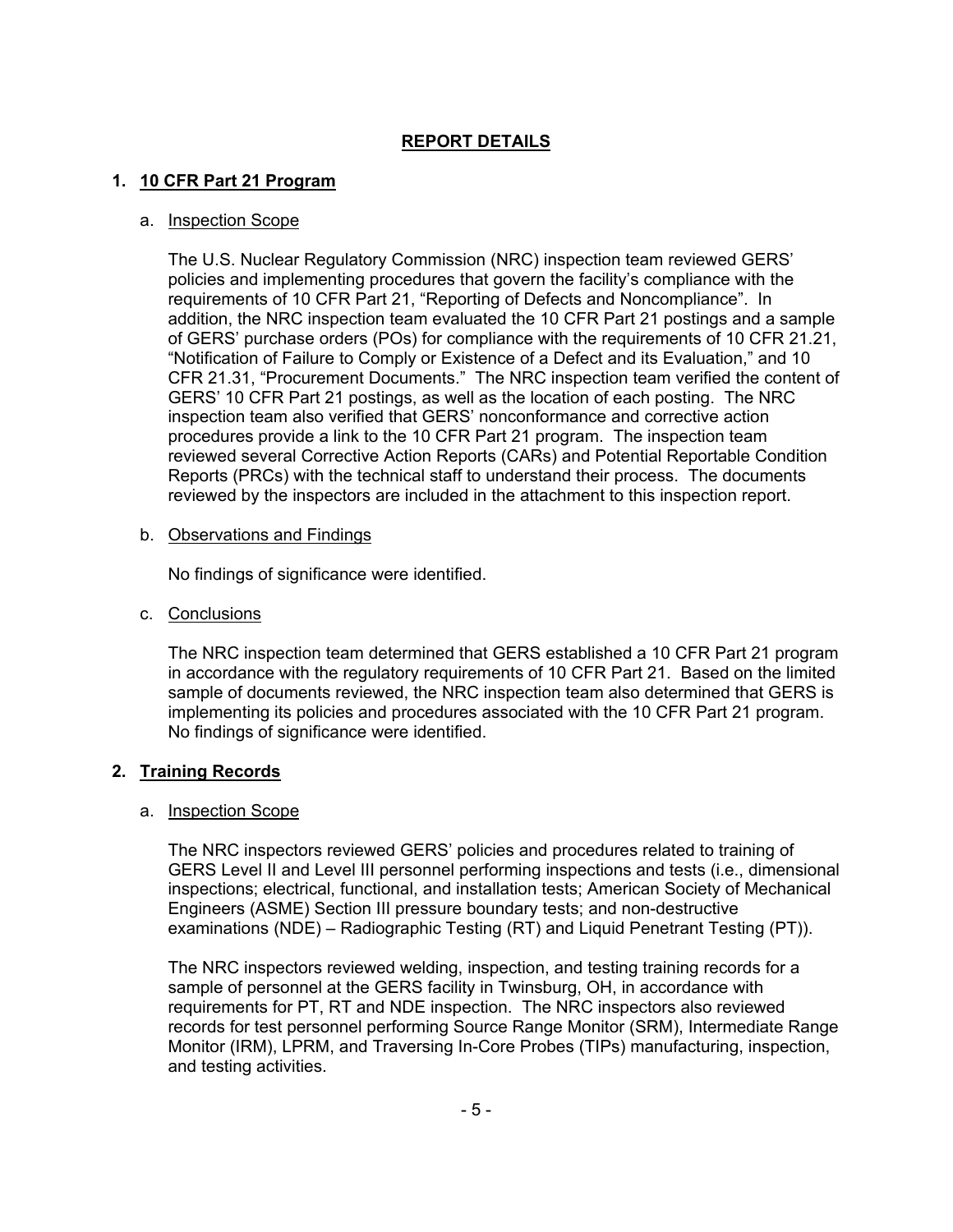Specifically, the inspectors sampled four GERS personnel training records and evaluated their ability to perform Level II and Level III NDE, RT, and PT, including vision test records, to verify that GERS technicians can perform manufacturing, inspection, and test activities on LPRMs. The NRC inspectors verified that training records were adequate and interviewed GERS Level II technicians performing LPRM manufacturing, inspection, and test activities. The documents reviewed by the inspectors are included in the attachment to this inspection report.

#### b. Observations and Findings

No findings of significance were identified.

### c. Conclusions

The NRC inspection team determined that GERS established an adequate training program for Level II and Level III manufacturing, inspection, and test technicans in accordance with the regulatory requirements of Criterion II, "Quality Assurance Program," of Appendix B to 10 CFR Part 50. Based on the limited sample of documents reviewed, the NRC inspection team also concluded that GERS is implementing an effective training program for GERS manufacturing, inspection, and test personnel. No findings of significance were identified.

### **3. Design Control and Commercial-Grade Dedication**

### a. Inspection Scope

The NRC inspection team reviewed design control policies and procedures to determine if GERS' controls were in compliance with the regulatory requirements of Criterion III, "Design Control," of Appendix B to 10 CFR Part 50. In addition, the inspectors reviewed commercial-grade dedication (CGD) policies and procedures to determine if controls met Criterion III requirements and CGD requirements in 10 CFR Part 21.

### Design Control

The inspectors focused on control of design changes in their review of GERS' design control program and guidelines for control of design changes. The inspectors discussed design change control with GERS personnel and reviewed completed design change documentation to verify design change implementation. Original qualification activities for the GERS LPRMs were generally conducted by GE Nuclear Energy in the mid 1980's.

GERS typically used engineering analysis to show that features or design changes are bounded by the original component qualification. Specifically, the inspectors evaluated the disposition of multiple engineering change notices (ECNs) related to the NA250 and NA300 LPRMs. The inspectors reviewed ECNs regarding the impact of solder material and chemical surface treatment changes on the original qualification for the LPRM connector assemblies. Additionally, the inspectors also evaluated the qualification of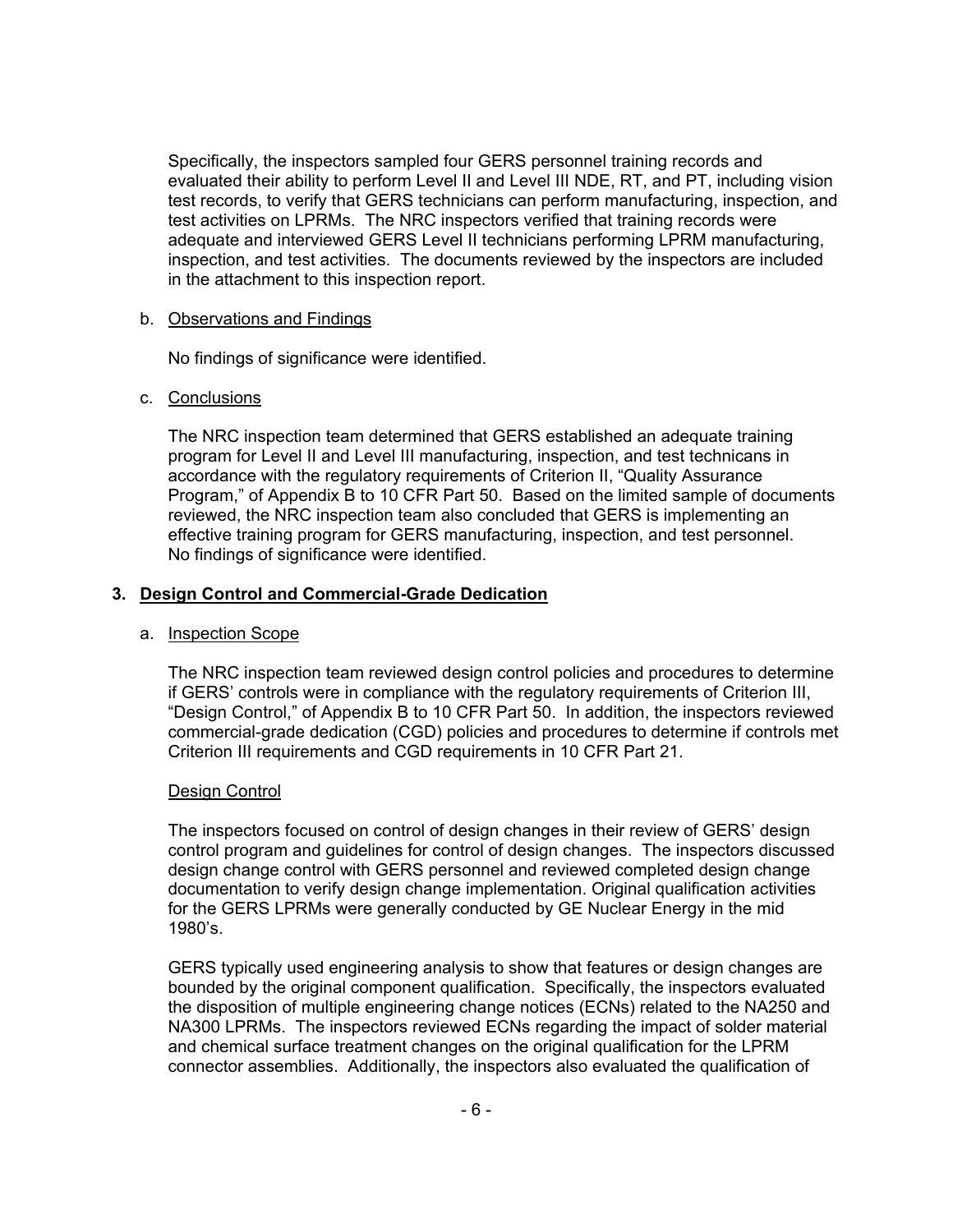current design features compared to the original qualification testing. The reviewed design features were the NA300 flow holes, the NA300 stainless steel sensor bands and longitudinal support ribbon, and a non-metallic cable connector sub-component.

#### Commercial-Grade Dedications

The inspectors reviewed GERS CGD program and guidelines for establishing suitability for commercial components used in fabrication. The inspectors discussed the CGD process with GERS personnel and reviewed completed CGD documentation to verify implementation. The sample of completed documentation included evaluation of GERS safety function assessment, failure modes and effects analysis (FMEA), determination of critical characteristics, and designation of methods of acceptance.

Specifically, the inspectors evaluated multiple CGD activities supporting the LEMO environmentally qualified LPRM (EQL) connector assemblies, which are fabricated from a combination of dedicated sub-components. The inspectors also observed GERS personnel assemble LEMO EQL connectors and conduct the leak and electrical tests. Observations were compared to GERS drawings, travelers, specifications, and manufacturing and test requirements.

In addition, the inspectors evaluated the inspections, tests, and supplier surveys associated with three previously dedicated sub-components from the LEMO EQL connector build. The selected connector features were the O-rings, the metal collet, and the base LEMO connector which is modified during GERS fabrication. A selection of commercial supplier surveys associated with the LEMO EQL connector build was also compared with CGD requirements. This evaluation included verification of lead auditor initial qualification and maintenance of proficiency in accordance with GERS program requirements. The documents reviewed by the inspectors are included in the attachment to this inspection report.

### b. Observations and Findings

No findings of significance were identified.

### c. Conclusions

The NRC inspection team determined that GERS established a program that adequately controls design changes and CGD in accordance with the regulatory requirements of Criterion III, "Design Control," of Appendix B to 10 CFR Part 50. Based on the limited sample of documents reviewed, the NRC inspection team determined that GERS is also effectively implementing its design change control and CGD processes. No findings of significance were identified.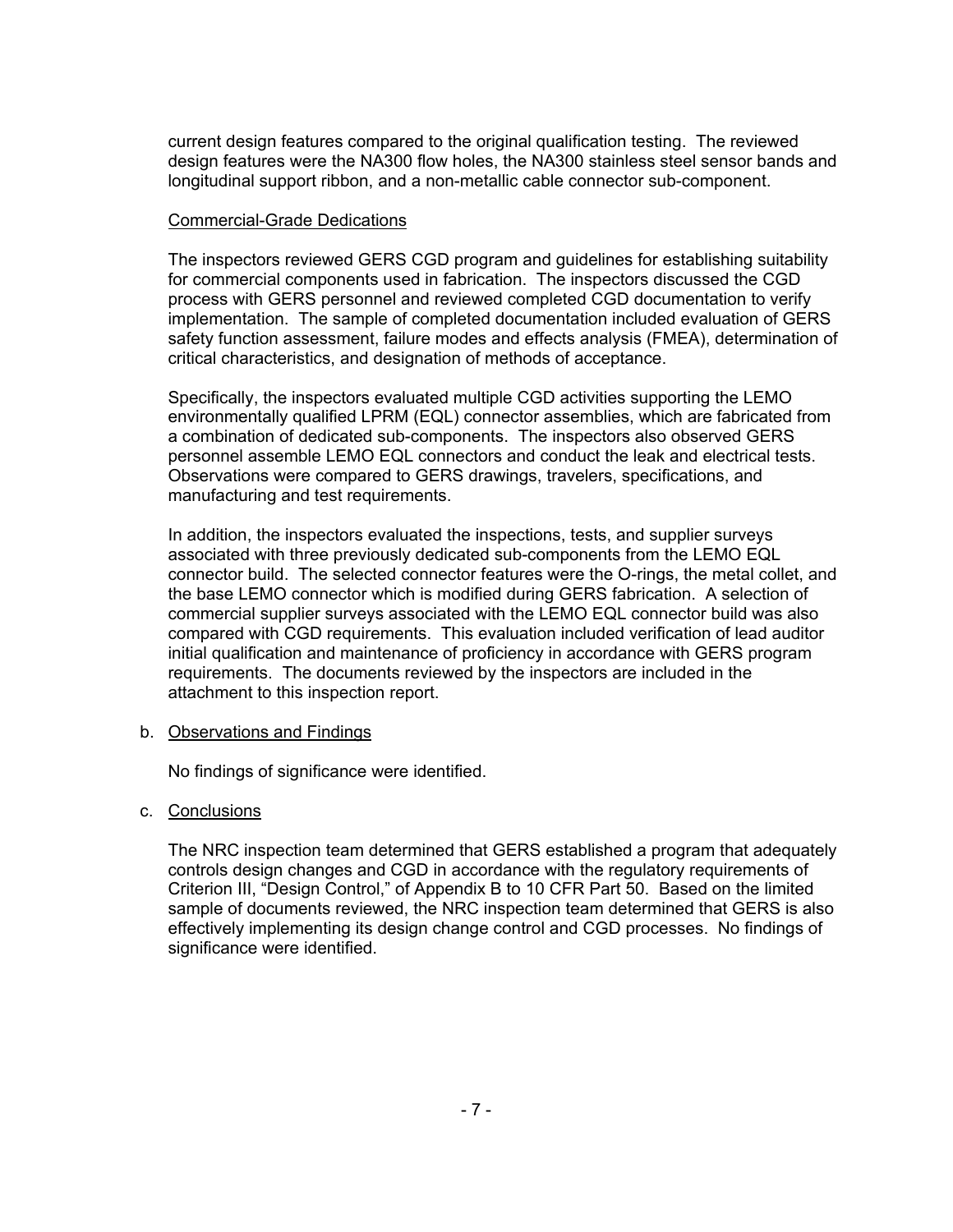## **4. Procurement and Supplier Control**

#### a. Inspection Scope

The NRC inspectors reviewed procurement and supplier related procedures, a sample of purchasing records, and interviewed related personnel to determine if GERS procurement and supplier controls were in compliance with the regulatory requirements of Criterion IV, "Procurement Document Control," and Criterion VII, "Control of Purchased Material, Equipment, and Services," of Appendix B to 10 CFR Part 50.

The inspectors reviewed Section 7, "Supplier Qualification," of GE Reuter-Stokes, Inc. Quality Assurance Manual (QAM), which stated the requirements for supplier source evaluation and selection to validate a supplier's capability to provide items or services under procurement specifications. The inspectors also reviewed Section 8, "Procurement Control," which describes the processes and controls established to ensure purchased items and services meet applicable technical and quality requirements. The inspectors also selected a sample of POs, associated approved supplier list entries, and other related GERS documents for evaluation. The inspectors reviewed the audits of three 10 CFR Appendix B suppliers and two commercial-grade purchases including their respective POs to ensure the audit program was being implemented in accordance with GERS procedures.

The inspectors verified that the technical requirements of GERS were transferred to related POs and issued to suppliers, confirmed that technical requirements were transferred to the relevant POs without modification or amendment, and confirmed a sample of supplier qualifications were appropriately reflected on the GERS approved supplier list. The inspectors also interviewed a lead auditor and supply chain personnel for the sample audits to assess their knowledge of supplier control and purchasing control procedures. The documents reviewed by the inspectors are included in the attachment to this inspection report.

#### b. Observations and Findings

No findings of significance were identified.

### c. Conclusions

The NRC inspectors determined that GERS established a program that adequately controls procurement of equipment and services in accordance with the regulatory requirements of Criterion IV, "Procurement Document Control," and VII, "Control of Purchased Material, Equipment, and Services," of Appendix B to 10 CFR Part 50. Based on the limited sample of procurement documents reviewed, the NRC inspection team also determined that GERS is effectively implementing its procurement program in support of safety-related component manufacturing. No findings of significance were identified.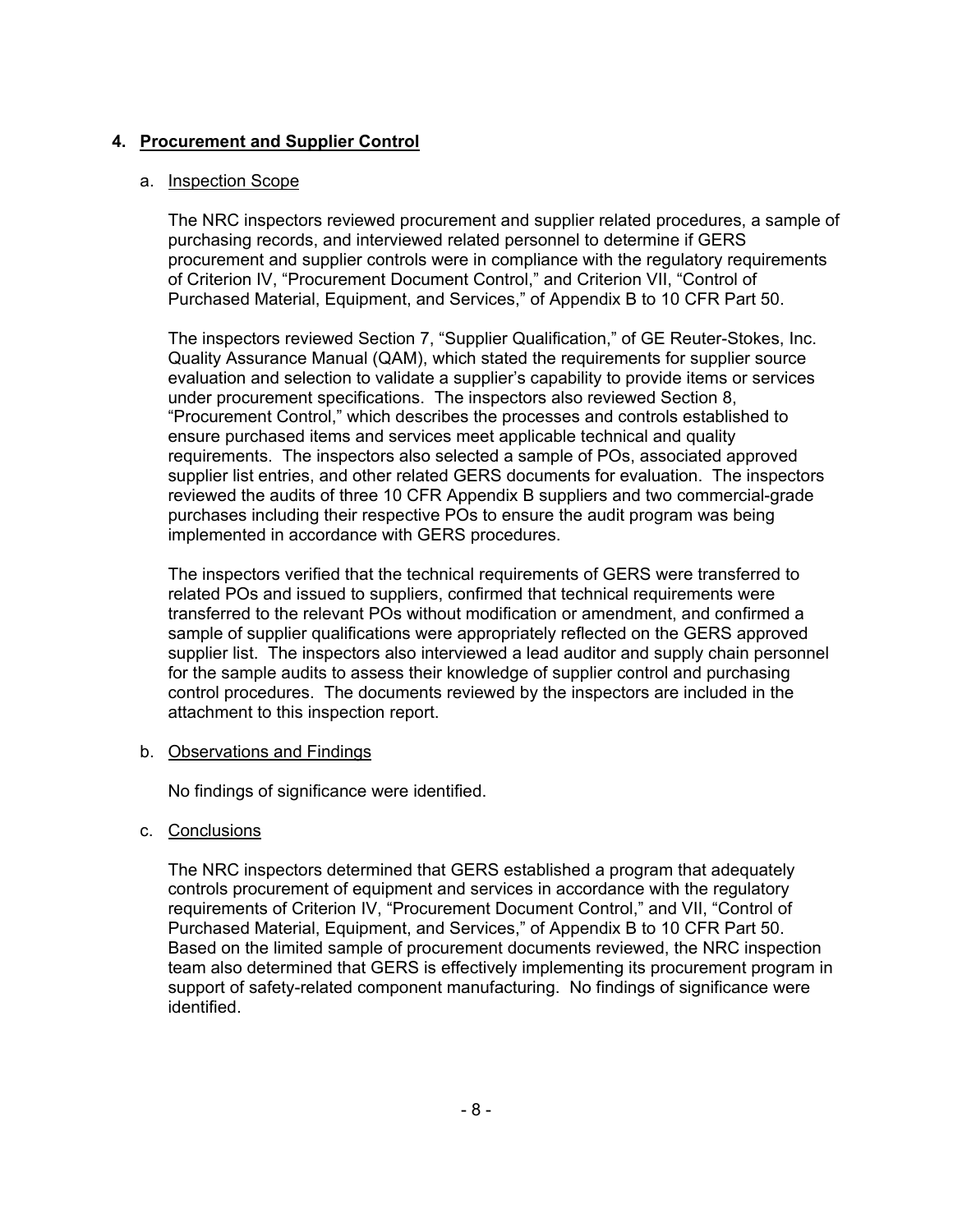## **5. Control of Special Processes**

#### a. Inspection Scope

The NRC inspection team reviewed GERS welding, brazing, NDE, and uranium plating policies and procedures to determine if GERS' controls were in compliance with the regulatory requirements of Criterion IX, "Control of Special Processes," of Appendix B to 10 CFR Part 50. In addition, the inspectors discussed the requirements of each specific process with personnel responsible for the planning and implementation of those activities.

The NRC inspection team reviewed a sample of welding, brazing, and NDE documents associated with the fabrication of the NA-250 and NA-300 LPRMs, and verified that the applicable process data, such as weld material identification number, welding specification, and in-process inspection results were recorded on the respective work travelers.

The inspectors also witnessed various welding, brazing, and NDE activities for NA-250 and NA-300, and verified that these activities were performed using appropriately qualified procedures and personnel in accordance with GERS requirements. The documents reviewed by the inspectors are included in the attachment to this inspection report.

#### b. Observations and Findings

No findings of significance were identified.

c. Conclusions

The NRC inspection team concluded that GERS established a special process control program in accordance with the regulatory requirements of Criterion IX, "Control of Special Processes," of Appendix B to 10 CFR Part 50. Based on the limited sample of documents reviewed and special processes observed, the NRC inspection team also determined that GERS is implementing its policies and procedures associated with its special process control program. No findings of significance were identified.

# **6. Manufacturing – Inspection and Test Controls**

### a. Inspection Scope

The inspectors observed and assessed a series of inspections and tests for NA250 and NA300 LPRM as follows:

• Radiograph Test (RT) for a seal/gland weld on a NA300 LPRM. The seal/gland weld is a Gas Tungsten Arc Weld (GTAW), American Society of Mechanical Engineers (ASME) Section III pressure boundary weld. Specifically, the inspectors witnessed the technician line up the RT X-ray for six shots, and observed two sets of RT X-ray Films.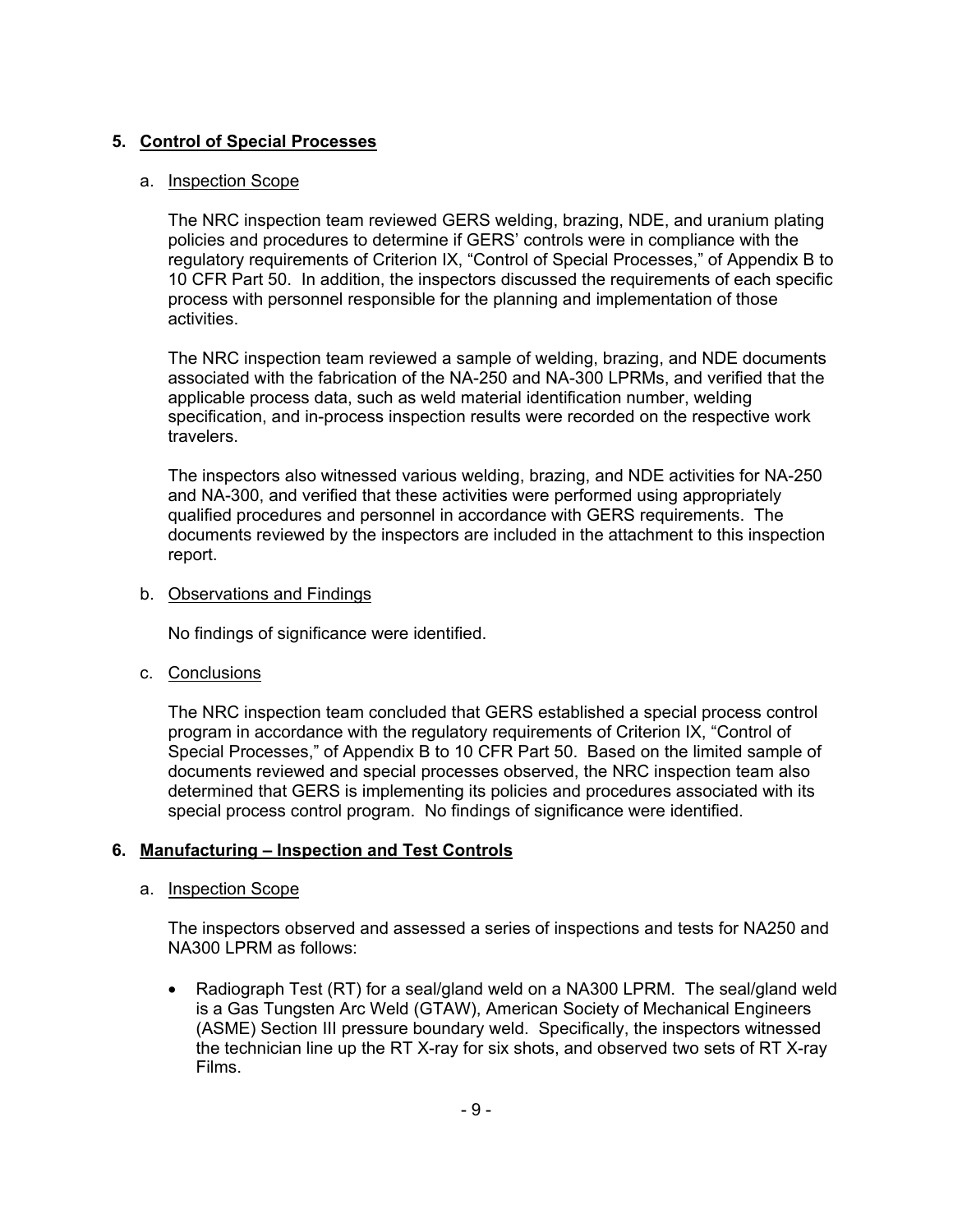- Installation and GERS inspection of a pilot and sleeve on a NA-250 Cable Detector Assembly.
- Hydrostatic Test on two NA-300 assemblies. The inspectors verified test prerequisites prior to the test, proper execution of the test, and proper annotation of anomalies; no leakage past the welded ASME Section III pressure boundary glad seal, calibration tube, and end plug sections; and Authorized Nuclear Inspector (ANI) attendance.
- Installation and connector tests on QLN (Meggit) and LEMO environmental qualified LPRM (EQL) Connectors on NA-300 assemblies.
- PT on a NA300 End Plug.
- Final ASME NPT stamp labeling and packaging of eight NA300 LRPM detector assemblies.

The documents reviewed by the inspectors are included in the attachment to this inspection report.

b. Observations and Findings

No findings of significance were identified.

c. Conclusions

The NRC inspection team determined that GERS established an adequate program for inspection and test controls in accordance with the regulatory requirements of Criterion X, "Inspections," and Criterion XI, Test Control," of Appendix B to 10 CFR Part 50. Based on the limited sample of documents reviewed and inspection and testing observed, the NRC inspection team also concluded that GERS is effectively implementing its inspection and test control program. No findings of significance were identified.

### **7. Measuring and Test Equipment Controls**

a. Inspection Scope

The NRC inspector reviewed the GERS M&TE control procedure and verified during GERS inspections and tests that GERS inspectors recorded required information and used calibrated M&TE equipment. The inspectors also assessed the GERS M&TE calibration lab control of M&TE and the disposition of out of calibration equipment. The inspectors sampled three NCRs related to M&TE devices with failed calibration tests. The documents reviewed by the inspectors are included in the attachment to this inspection report.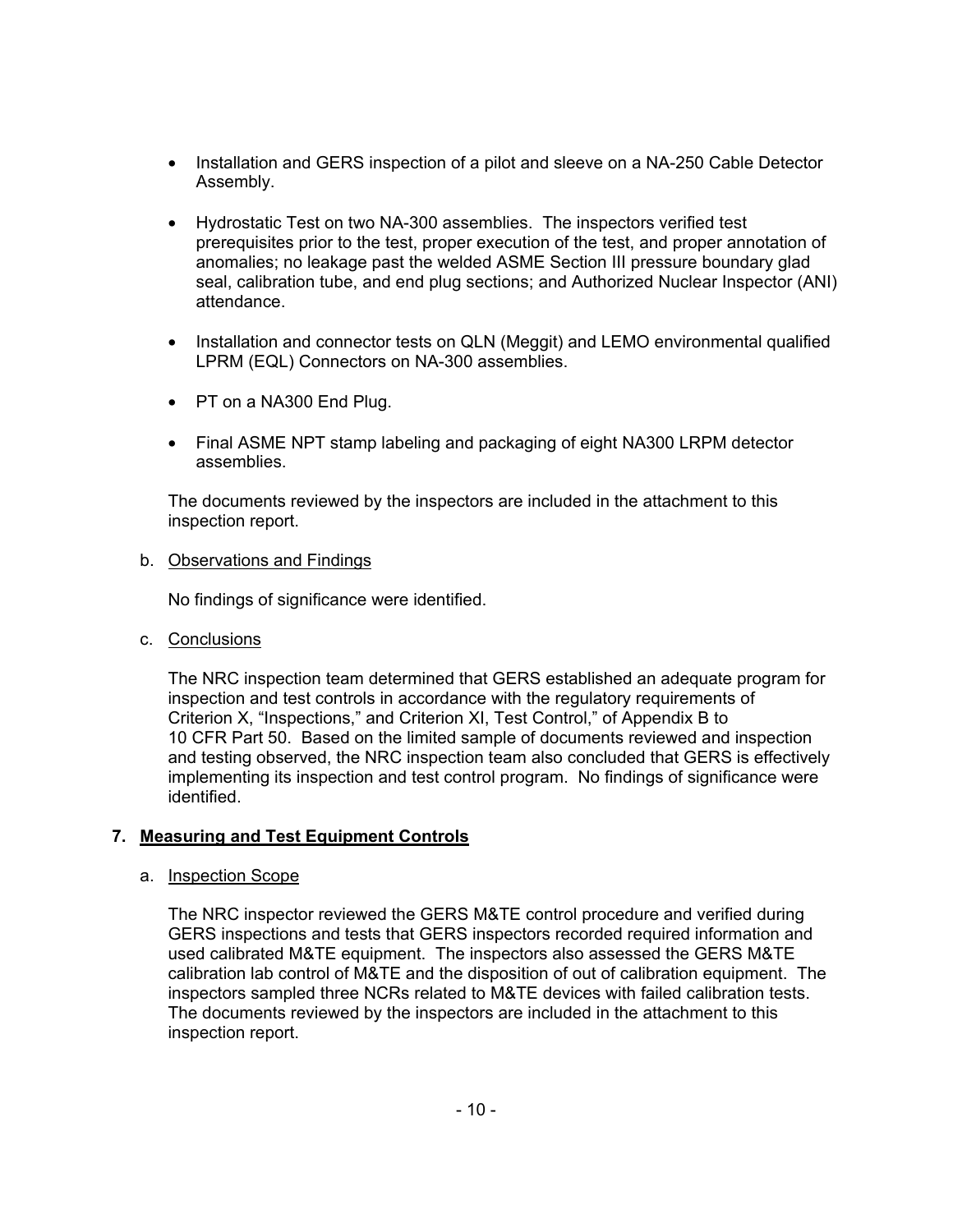## b. Observations and Findings

No findings of significance were identified.

### c. Conclusions

The NRC inspection team determined that GERS established a program that adequately controls M&TE activities in accordance with the regulatory requirements of Criterion XII, "Control of Measuring and Test Equipment," of Appendix B to 10 CFR Part 50. Based on the limited sample of documents reviewed, the NRC inspection team also concluded that GERS is effectively implementing its M&TE program. No findings of significance were identified.

## **8. Nonconformance Reports**

### a. Inspection Scope

The NRC inspector reviewed GERS nonconformance controls and sampled several Nonconformance Reports (NCRs) generated between July and December 2014. The inspectors verified that the NCRs relating to LPRM subcomponents or M&TE devices were either rejected, repaired, reworked, scraped, or used-as-is in accordance with requirements. The inspectors also verified that NCRs dispositioned 'used-as-is' provided independent verification justified by a GERS engineer that the LPRM sub-component could perform its intended safety function or the M&TE device was within acceptable calibration ranges. The three NCRs regarding M&TE devices were correctly dispositioned as recalibrated or 'used-as-is'. The documents reviewed by the inspectors are included in the attachment to this inspection report.

### b. Observations and Findings

No findings of significance were identified.

# c. Conclusions

The NRC inspection team determined that GERS established a program for nonconformance control in accordance with the regulatory requirements of Criterion XV, "Nonconforming Material, Parts and Components," of Appendix B to 10 CFR Part 50. Based on the limited sample of documents reviewed, the NRC inspection team also concluded that GERS is effectively implementing its nonconformance program. No findings of significance were identified.

# **9. Corrective Action Program**

### a. Inspection Scope

The NRC inspection team reviewed GERS' policies and implementing procedures that govern the CAP to verify compliance with the requirements of Criterion XVI, "Corrective Action," of Appendix B to 10 CFR Part 50, and discussed the CAP with GERS'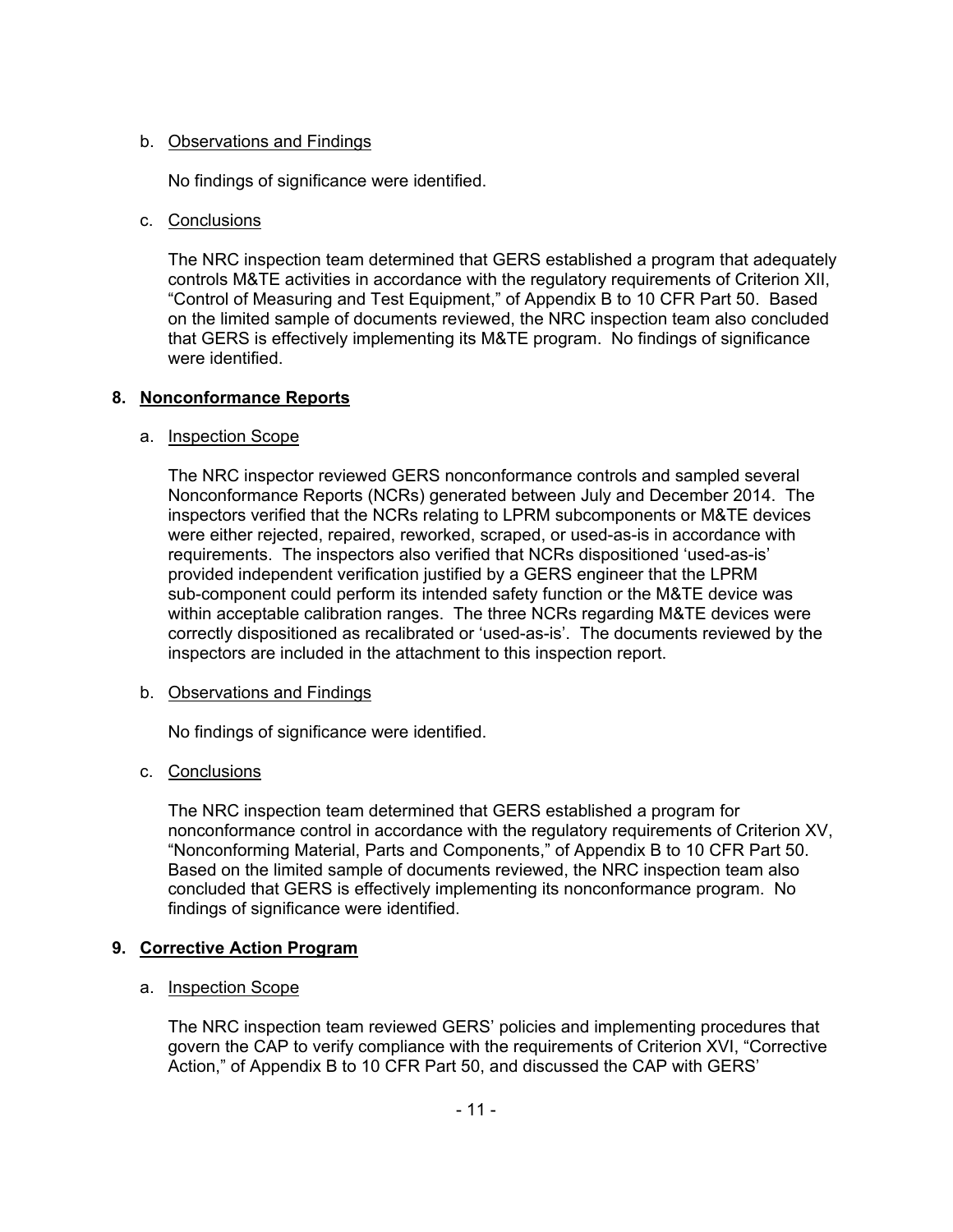management and technical staff. The NRC inspection team reviewed a sample of the Corrective Action Reports (CARs) associated with customer returns, internal audit findings, and fabrication of LPRMs, dry tubes, and area radiation monitors. In addition, inspectors verified that GERS' CAP provides a connection to the 10 CFR Part 21 program. The documents reviewed by the inspectors are included in the attachment to this inspection report.

## b. Observations and Findings

No findings of significance were identified.

# c. Conclusions

The NRC inspection team concluded that GERS established a corrective action program (CAP) in accordance with the regulatory requirements of Criterion XVI, "Corrective Action," of Appendix B to 10 CFR Part 50. Based on the limited sample of documents reviewed, the NRC inspection team also determined that GERS is implementing its policies and procedures associated with its CAP. No findings of significance were identified.

## **10. Internal Audits**

### a. Inspection Scope

The NRC inspection team reviewed GERS' policies and implementing procedures that govern the implementation of its internal audit program to verify compliance with Criterion XVIII, "Audits," of Appendix B to 10 CFR Part 50, and discussed the internal audit program with GERS' management and technical staff. The inspectors reviewed a sample of recent internal audit reports, audit checklists, and lead auditor qualification records. The inspection team also reviewed the disposition of corrective action reports to resolve deficiencies identified in audit findings for adequacy and timeliness, and confirmed that the audits were performed in accordance with GERS' program and regulatory requirements. The documents reviewed by the inspectors are included in the attachment to this inspection report.

### b. Observations and Findings

No findings of significance were identified.

### c. Conclusions

The NRC inspection team concluded that GERS established an internal audit program in accordance with the regulatory requirements of Criterion XVIII, "Audits," of Appendix B to 10 CFR Part 50. Based on the limited sample of documents reviewed, the NRC inspection team also determined that GERS is implementing its policies and procedures associated with its internal audits program. No findings of significance were identified.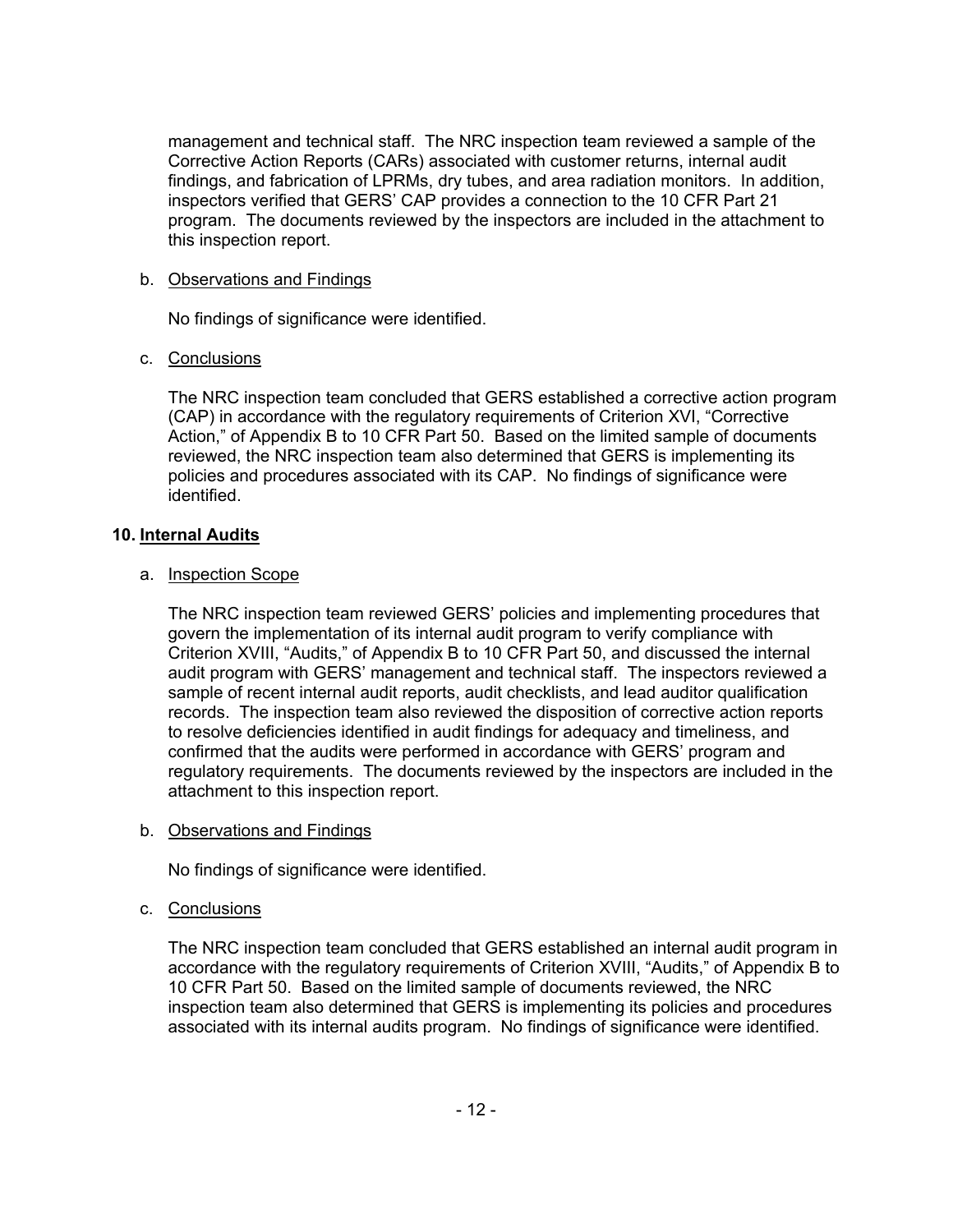# **11. Entrance and Exit Meetings**

On December 8, 2014, the NRC inspection team discussed the scope of the inspection with Mr. Jim Vogel, General Manager, and other members of GERS' management and technical staff. On December 12, 2014, the NRC inspection team presented the inspection results and observations during an exit meeting with Mr. Jim Vogel and other members of GERS' management and technical staff. The attachment to this report lists the attendees at the entrance and exit meetings, as well as those individuals whom the NRC inspection team interviewed.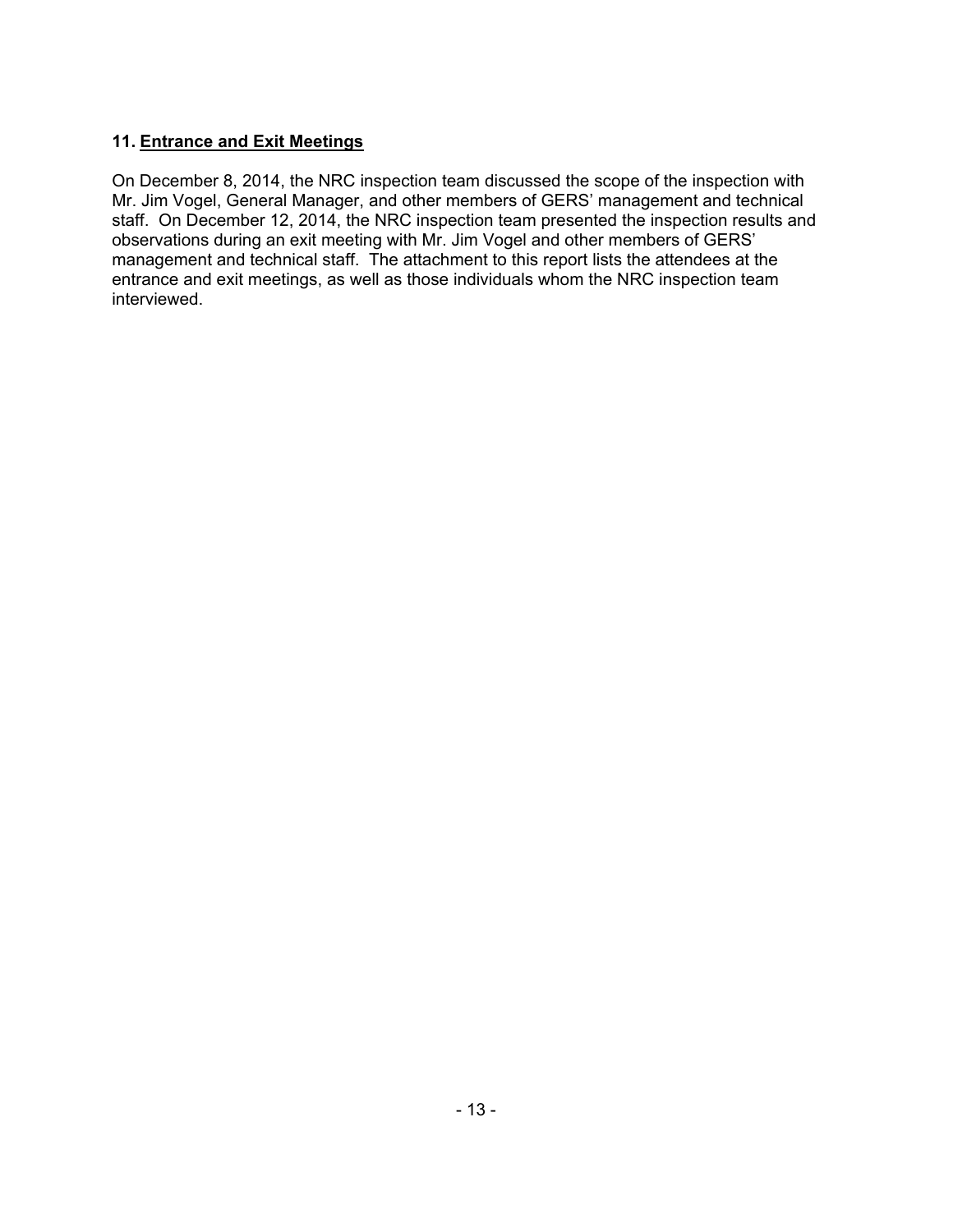# **ATTACHMENT**

# **1. ENTRANCE AND EXIT MEETING ATTENDEES**

| <b>Name</b>             | <b>Title</b>                                                     | <b>Affiliation</b> | <b>Entrance</b> | <b>Exit</b> | Interviewed  |
|-------------------------|------------------------------------------------------------------|--------------------|-----------------|-------------|--------------|
| George Lipscomb         | <b>Inspection Team Leader</b>                                    | <b>NRC</b>         | X               | X.          |              |
| <b>Frank Talbot</b>     | Inspector                                                        | <b>NRC</b>         | X               | X           |              |
| Jose Jimenez            | Inspector                                                        | <b>NRC</b>         | X               | X           |              |
| Nicholas McMurray       | Inspector                                                        | <b>NRC</b>         | X               | X           |              |
| Jim Vogel               | <b>General Manager</b>                                           | <b>GERS</b>        | X               | X           |              |
| Sean Donahue            | <b>Plant Manager</b>                                             | <b>GERS</b>        | X               | X           |              |
| Dave Colegrove          | Manager of Quality<br>Assurance                                  | <b>GERS</b>        | X               | X           | $\mathsf{X}$ |
| Jack Doyle              | Nuclear Engineering<br>Manager                                   | <b>GERS</b>        | X               | X           | $\mathsf{X}$ |
| <b>Russell Bastyr</b>   | Nuclear Fuels and<br><b>Service Quality</b><br>Assurance Manager | <b>GEH</b>         | X               |             | X            |
| Art Leifson             | <b>Radiation Safety</b><br><b>Engineering Manager</b>            | <b>GERS</b>        | X               |             |              |
| <b>Bill Gibb</b>        | <b>Materials Manager</b>                                         | <b>GERS</b>        | X               |             |              |
| Bobbi Vannoy            | Manager of Shop<br>Operations                                    | <b>GERS</b>        | X               | X           | X            |
| <b>Brandon Bradley</b>  | Advanced<br><b>Manufacturing Engineer</b>                        | <b>GERS</b>        | X               | X           |              |
| <b>Chad Morrison</b>    | <b>EHS Manager</b>                                               | <b>GERS</b>        | X               |             |              |
| <b>Charles Slabaugh</b> | <b>Nuclear Project</b><br>Manager                                | <b>GERS</b>        | X               | X           |              |
| David Hopkins           | <b>Quality Engineer</b>                                          | <b>GERS</b>        | X               | X           |              |
| David Jackson III       | <b>Quality Engineer</b>                                          | <b>GERS</b>        | X               | X           | X            |
| David Rae               | <b>Commercial Director</b>                                       | <b>GERS</b>        | X               |             |              |
| David Ryzner            | Lead Engineer                                                    | <b>GERS</b>        | X               | X           | X            |
| Dwayne Reid             | Lead Engineer /<br>Technologist                                  | <b>GERS</b>        | X               | X           | X.           |
| <b>Greggor Nallo</b>    | <b>Lead Engineer</b>                                             | <b>GERS</b>        | X               | X           |              |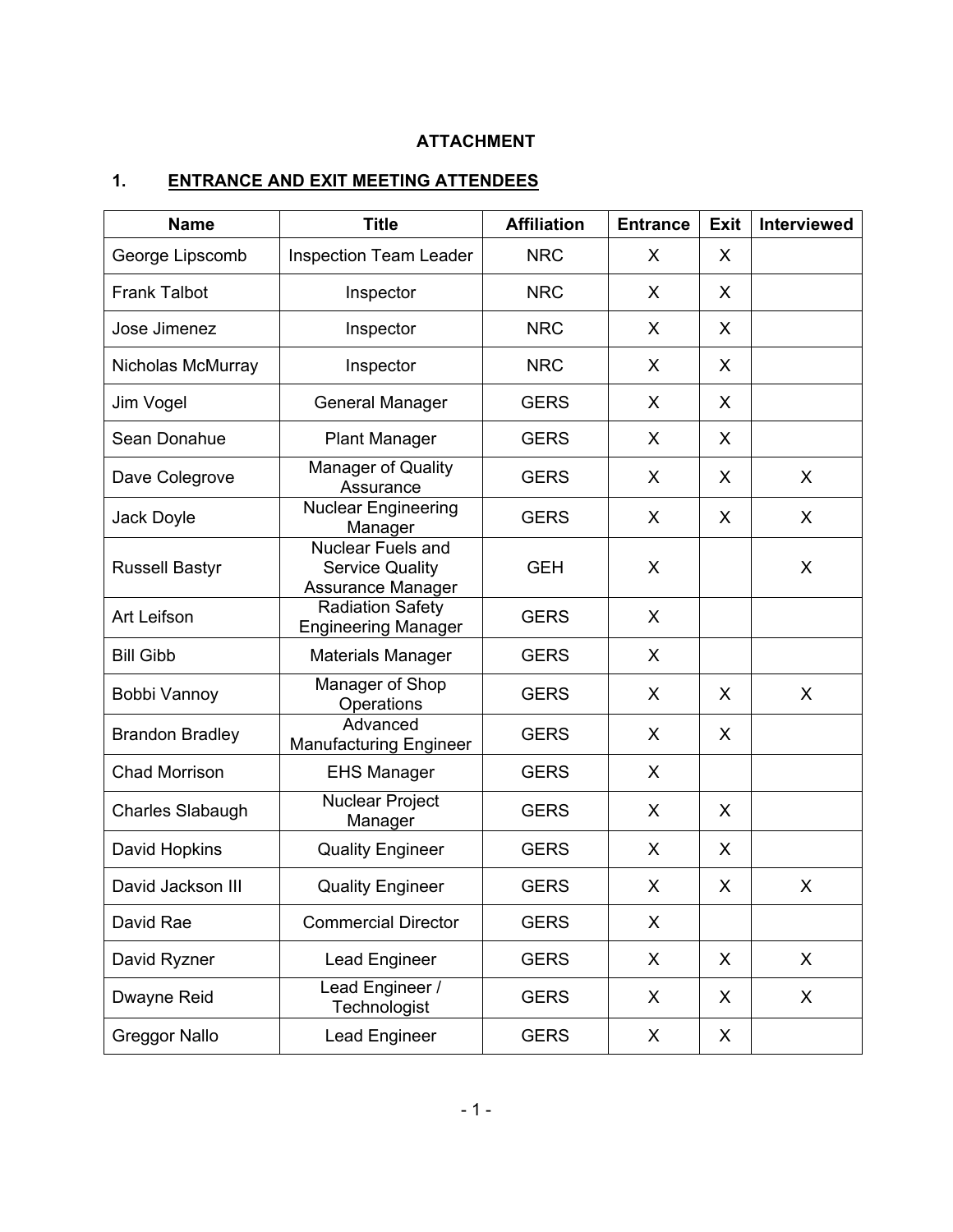| <b>Name</b>           | <b>Title</b>                                 | <b>Affiliation</b>                                                                 | <b>Entrance</b> | <b>Exit</b> | Interviewed |
|-----------------------|----------------------------------------------|------------------------------------------------------------------------------------|-----------------|-------------|-------------|
| James Lastig          | <b>Lead Engineer</b>                         | <b>GERS</b>                                                                        | X               | X           |             |
| <b>Kimberly Kuhls</b> | <b>Radiation Safety Officer</b>              | <b>GERS</b>                                                                        | X               | X           |             |
| Nathan Crowe          | Sourcing Manager                             | <b>GERS</b>                                                                        | X               | X           |             |
| <b>Rick Creer</b>     | <b>Quality Assurance</b><br>Engineer         | <b>GERS</b>                                                                        | X               | X           | X           |
| Scott Betschman       | <b>Mechanical Engineer</b>                   | <b>GERS</b>                                                                        | X               | X           | X           |
| Shanna Boveington     | Warehouse/Logistics                          | <b>GERS</b>                                                                        | X               |             |             |
| <b>Timothy Kniss</b>  | Senior Engineer                              | <b>GERS</b>                                                                        | X               |             | X           |
| <b>Becky Boggs</b>    | QC Technician                                | <b>GERS</b>                                                                        |                 |             | X           |
| <b>Bert Berkey</b>    | Manufacturing<br>Technician                  | <b>GERS</b>                                                                        |                 |             | X           |
| <b>Chris Simmers</b>  | Manufacturing<br>Technician                  | <b>GERS</b>                                                                        |                 |             | X           |
| Christa Kalcic        | Senior Chemist                               | <b>GERS</b>                                                                        |                 |             | X           |
| Dean Linc             | Manufacturing<br>Technician                  | <b>GERS</b>                                                                        |                 |             | X           |
| <b>Frank Miller</b>   | Nuclear Inspector                            | <b>GERS</b>                                                                        |                 |             | X           |
| James J. Halliday     | <b>Authorized Nuclear</b><br>Inspector       | Hartford<br><b>Steam Boiler</b><br>Global<br>Standards,<br>Code<br><b>Services</b> |                 |             | X           |
| Jeremy Stephan        | Measuring and Test<br><b>Equipment Owner</b> | <b>GERS</b>                                                                        |                 |             | X           |
| Mike Buinetta         | Manufacturing<br>Technician                  | <b>GERS</b>                                                                        |                 |             | X           |
| Nick Slabaugh         | Shop Floor Leader                            | <b>GERS</b>                                                                        |                 |             | X           |
| <b>Rich Sambor</b>    | Manufacturing<br>Technician                  | <b>GERS</b>                                                                        |                 |             | X           |
| Robert Lunney         | Radiographic Testing<br>and Hydro Technician | <b>GERS</b>                                                                        |                 |             | X           |
| Shamika Smith         | Manufacturing<br>Technician                  | <b>GERS</b>                                                                        |                 |             | X           |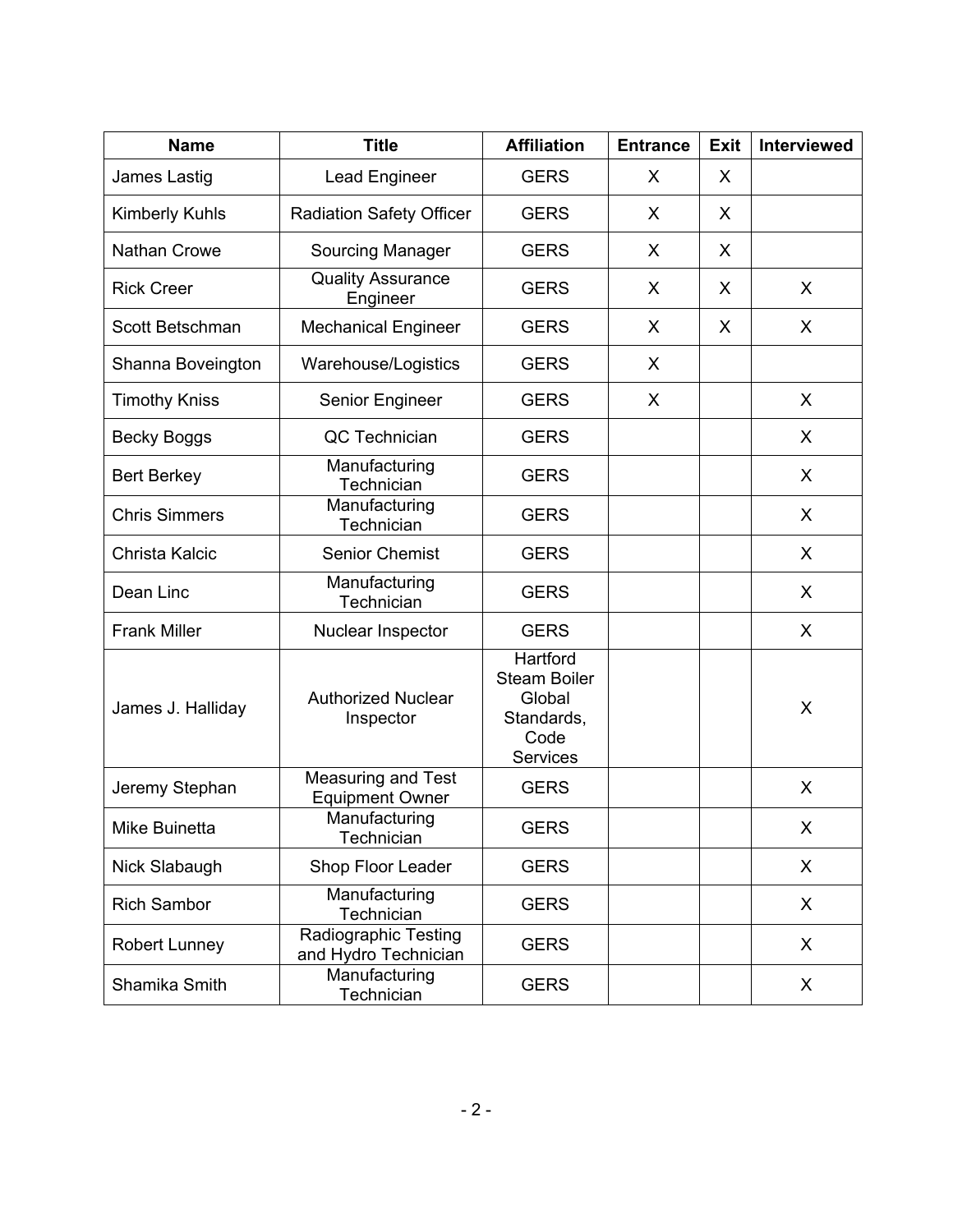## **2. INSPECTION PROCEDURES USED**

IP 43002, "Routine Inspections of Nuclear Vendors"

IP 43004, "Inspection of Commercial-Grade Dedication Programs"

IP 36100, "Inspection of 10 CFR Part 21 and Programs for Reporting Defects and Noncompliance"

# **3. LIST OF ITEMS OPENED, CLOSED, AND DISCUSSED**

None

## **4. LIST OF ACRONYMS USED**

| Title 10 of the Code of Federal Regulations  |
|----------------------------------------------|
| <b>Authorized Nuclear Inspector</b>          |
| American Society of Mechanical Engineers     |
| Corrective action program                    |
| Corrective action report                     |
| Commercial grade dedication                  |
| Engineering change notice                    |
| <b>Environmental qualified LPRM</b>          |
| Failure modes and effects analysis           |
| <b>General Electric</b>                      |
| <b>General Electric-Hitachi</b>              |
| <b>General Electric Reuter-Stokes</b>        |
| Gas Tungsten Arc Welding                     |
| <b>Inspection Procedure</b>                  |
| Intermediate range monitor                   |
| Local power range monitor                    |
| Measuring and test equipment                 |
| Non-destructive examination                  |
| Nonconformance Report                        |
| <b>Nuclear Regulatory Commission</b>         |
| <b>Potential Reportable Condition Report</b> |
| Purchase order                               |
| <b>Liquid Penetrant Testing</b>              |
| <b>Quality Assurance</b>                     |
| Radiographic Testing                         |
| Source range monitor                         |
| <b>Traversing In-Core Probes</b>             |
|                                              |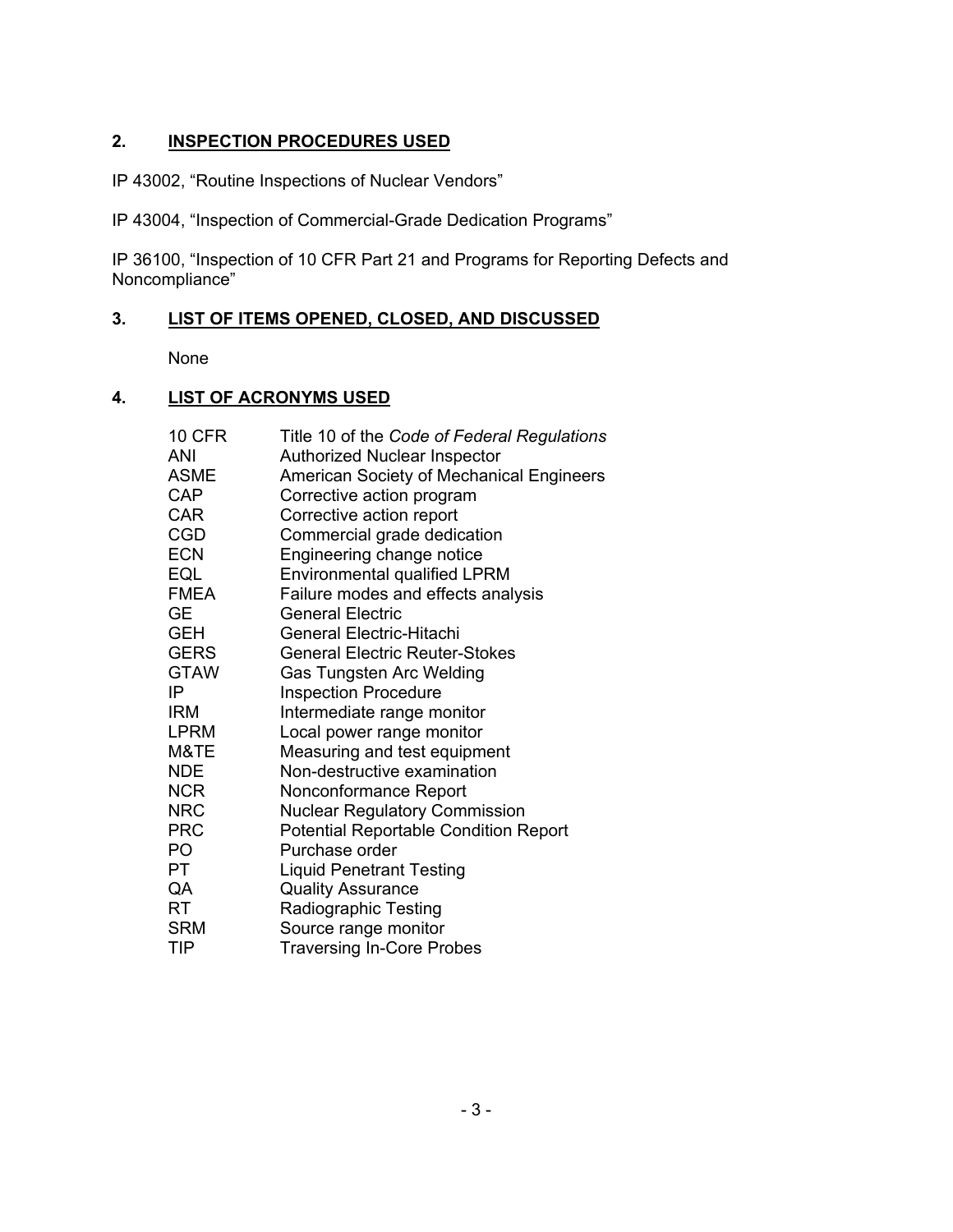## **5. DOCUMENTS REVIEWED**

#### Commercial-Grade Dedication Documents

DA209A4117, "Rubber O-Ring Type Round Seals – Safety-related," Revision 14, dated March 28, 2011

Dimensional Inspection Report for Production order 19708552, dated October 29, 2014

Element Test Report for 5 EQI collets, dated October 15, 2014

FMEA, "NA250," dated November 5, 2010

FMEA, "RS-E3-0021, RS-E3-0042, RS-E3-0039 IRM LEMO Collet to MI Cable," dated November 5, 2010

Material Component Specification CN28-32, "Free Receptacle, Cable Collet," Revision A, dated February 24, 2010

TR 2010-17, "Safety Classification Guidelines for Reuter-Stokes Products," Revision C, dated November 25, 2014

TR 2010-20, "NA250 FEMA Report," Revision 0, dated November 5, 2010

Corrective Action/Non-Conformance Reports

2013 List of Corrective Action Reports

2014 List of Corrective Action Reports

CAR 11-006, dated February 15, 2011

CAR 11-030, dated February 16, 2011

CAR 13-004, dated March 11, 2013

CAR 13-005, dated March 27, 2013

CAR 13-008, dated May 21, 2013

CAR 13-009, dated May 21, 2013

CAR 13-010, dated May 21, 2013

CAR 13-011, dated May 23, 2013

CAR 13-012, dated May 23, 2013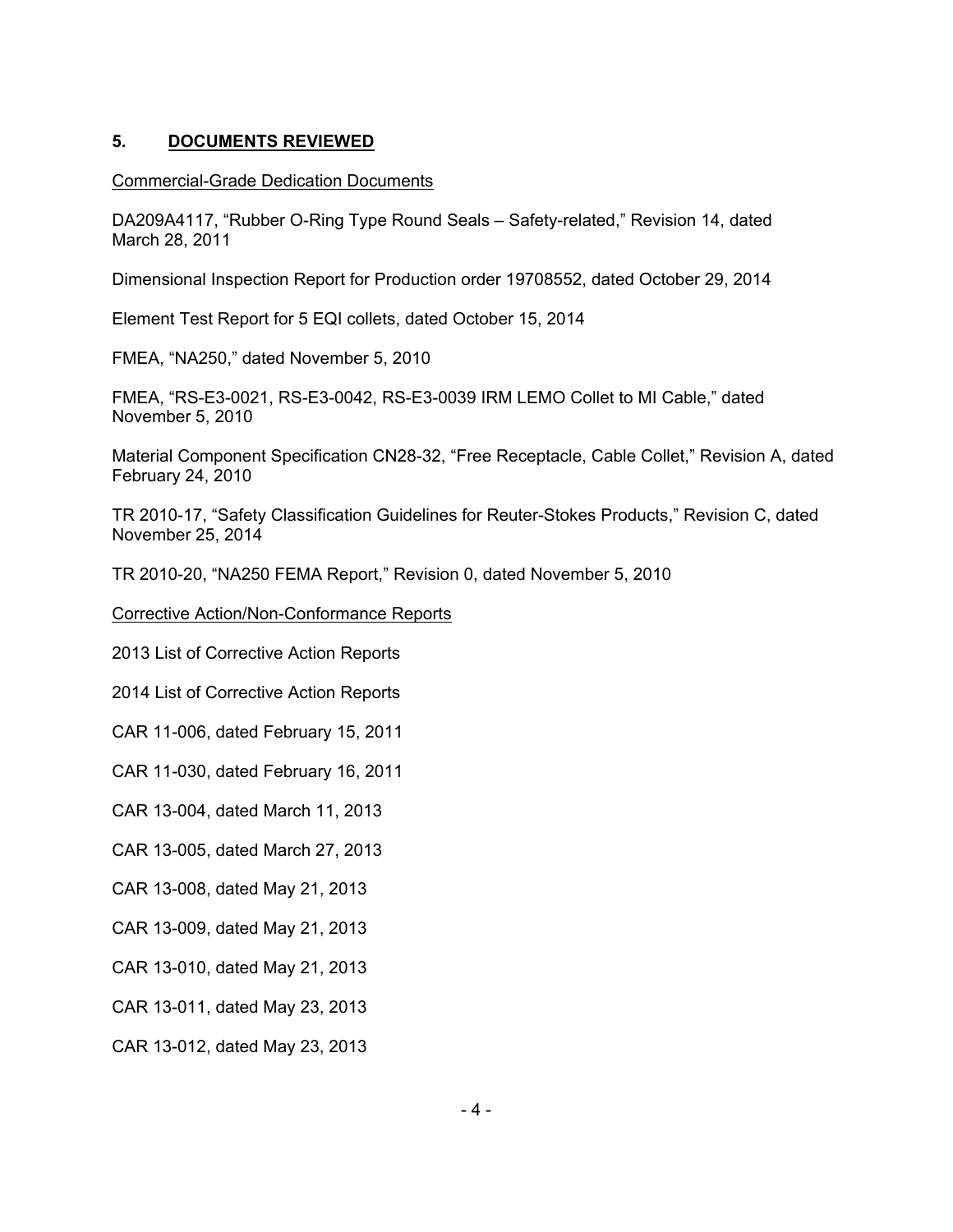CAR 13-013, dated May 23, 2013

CAR 13-018, dated May 31, 2013

CAR 13-030, dated November 20, 2013

CAR 13-035, dated December 6, 2013

CAR 13-036, dated December 6, 2013

CAR 14-007, dated March 7, 2014

CAR 14-009, dated August 15, 2014

CAR 14-010, dated February 15, 2011

CAR 14-017, dated July 11, 2014

CAR 14-021, dated October 14, 2014

CAR 14-023, dated November 10, 2014

CAR 14-034, dated November 10, 2014

**Drawings** 

209A4117, "O-Ring (Rubber O-Ring Type Round Seals)," Revision 52, February 3, 1968

152D8479, "Gland seal housing," Revision 0, dated May 23, 1984

E3-0021-2DA, "Collet IRM/SRM Receptacle," Revision 0, dated February 12, 2010

E3-0021, "EQI Receptacle Assembly," Revision N, dated March 2, 2010

Engineering Change Notices (ECN)

ECN 9625, dated March 18, 1998

ECN 12723, dated March 31, 2003

ECN 41005804, dated July 30, 2010

ECN 44916839, dated October 29, 2010

**External Audit and Survey Documents** 

Audit of Thermocoax – RS-13-G, dated September 9, 2013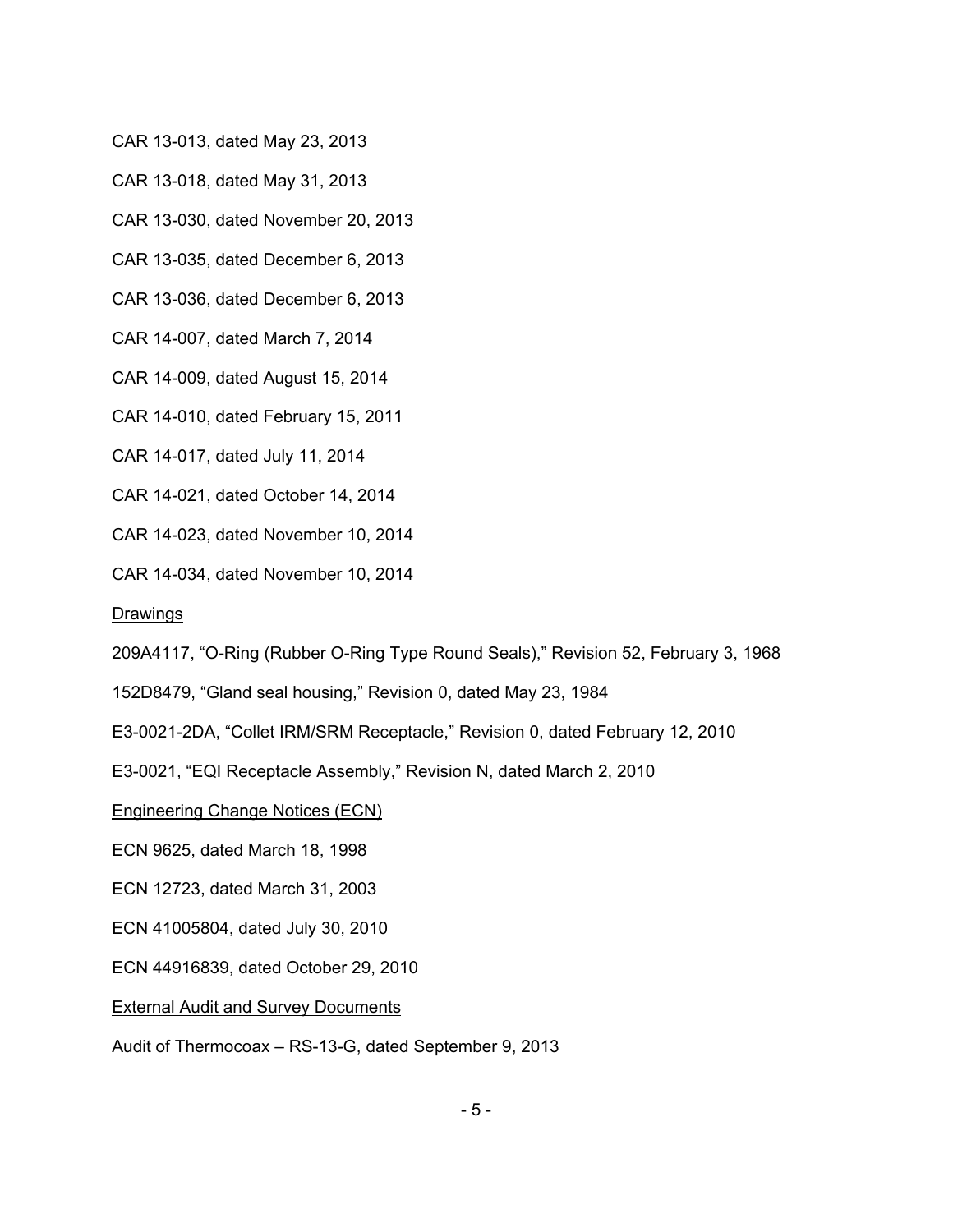Audit of TISI – RS-12-D, dated April 20, 2012

Audit report RS-12-P for LEMO USA, dated December 5, 2012

Audit report RS-13-E for LEMO SA and REDEL, dated March 26, 2013

LEMO SA and REDEL RS-13-E, "NIAC commercial grade item / service checklist," dated February 27, 2013

LEMO USA RS-12-P, "NIAC commercial grade item / service checklist," dated November 6, 2012

NIAC (Nuclear Industry Assessment Company) audit no.E12-02 of Element Materials Technology, dated January 17, 2012

NIAC audit no.17012 of Dubose National Energy Services, dated May 21, 2012

NIAC audit no.17028 of Nova Machine Products, Inc., dated May 16, 2012

GERS Nonconformance Reports (NCRs) dated between July and December 2014

NCR 118721270, "Connector Replaced due to Argon Seal Leakage Past Connector"

NCR 116967936, "Force Gage, Asset Number A-1923 Out of Calibration"

NCR 117546554, "Connector seal tube length"

NCR 117627606, "LRPM cable is an inch short"

NCR 118711212, "Connector Seal Leak"

NCR 118715669, "Anodes have Gouges"

NCR 118715681, "Pressure Gauge, Asset Number D-625"

NCR 118717085, "Clear Coating Scratches/Defective"

NCR 118718492, "Two missing Serial Numbers"

NCR 118718850, "Blown Hole Adapter End of Weld"

NCR 118719414, "LPRM Cable Assay, Voltage Breakdown"

NCR 118723606, "Detector Collar Not Brazed"

NCR 118724478, "Fission Chamber Plating Not Acceptable"

NCR 118725259, "Weld exposing MI Cable Insulation"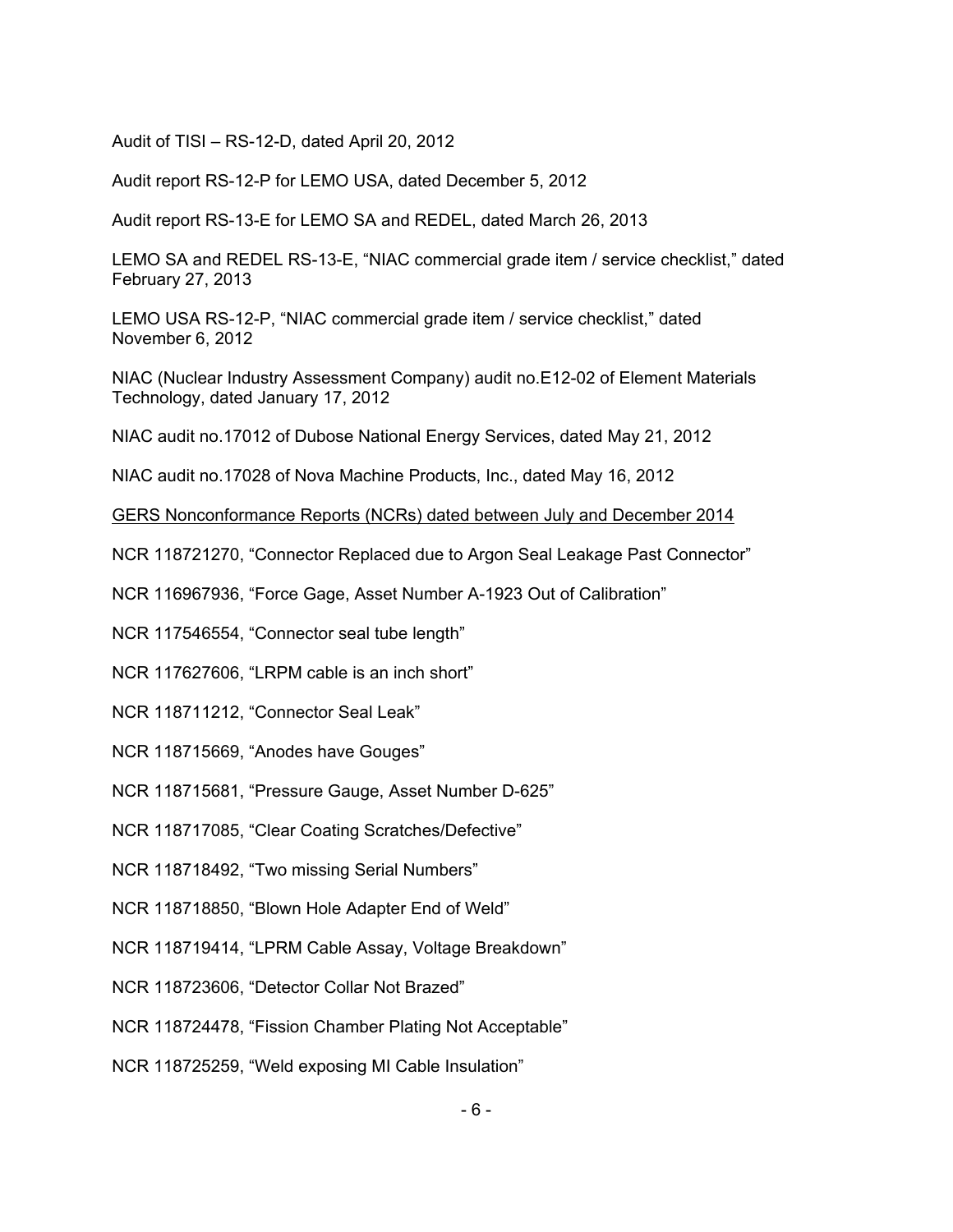NCR 118725336, "Weld has Indications at X-Ray"

NCR 118725379, "Caliper - Micrometer"

NCR 118727756, "Rejection of Ball Weld"

NCR 118728486, "Detector, Low Voltage Breakdown on the detector"

NCR 118728648, "After Desplicing Voltage Breakdown Low"

**Internal Audit Documents** 

2010-2014 List of Audits

2012 Internal Audit Checklist and Findings

2013 Internal Audit Checklist and Findings

2014 Internal Audit Checklist and Findings

GE-Hitachi Lead Auditor Qualification Record: Gaby Francis, dated July 21, 2012

GE-Hitachi Lead Auditor Qualification Record: Russell A. Bastyr, dated August 17, 2013

GE-Hitachi Lead Auditor Qualification Record: Youssef (Joe) Eid, dated September 4, 2012

Internal Audit NQA-2012-09, Revision 1, dated May 10, 2013

Internal Audit NQA-2013-15, dated December 3, 2013

#### Measuring and Test Equipment

MOHR CT100 Automatic Metallic TDR Cable Tester: S/N: A-3188, Calibration Due Date: June 15, 2015

Thorton Deionizing Water Chemistry Control Gage: S/N: 1817, Calibration Due Date: August 7, 2015

Metal Weight: S/N: A-524, Calibration Due Date: December 17, 2014

Hasting Vacuum Gage: S/N: D-636, Calibration Due Date: February 3, 2015

Hydro Thermometer: S/N: A-4140, Calibration Due Date: February 13, 2015

Light Meter: S/N: A-3315, Calibration Due Date: April 3, 2015

Master Gage: S/N: NP-023, Calibration Due Date: May 15, 2015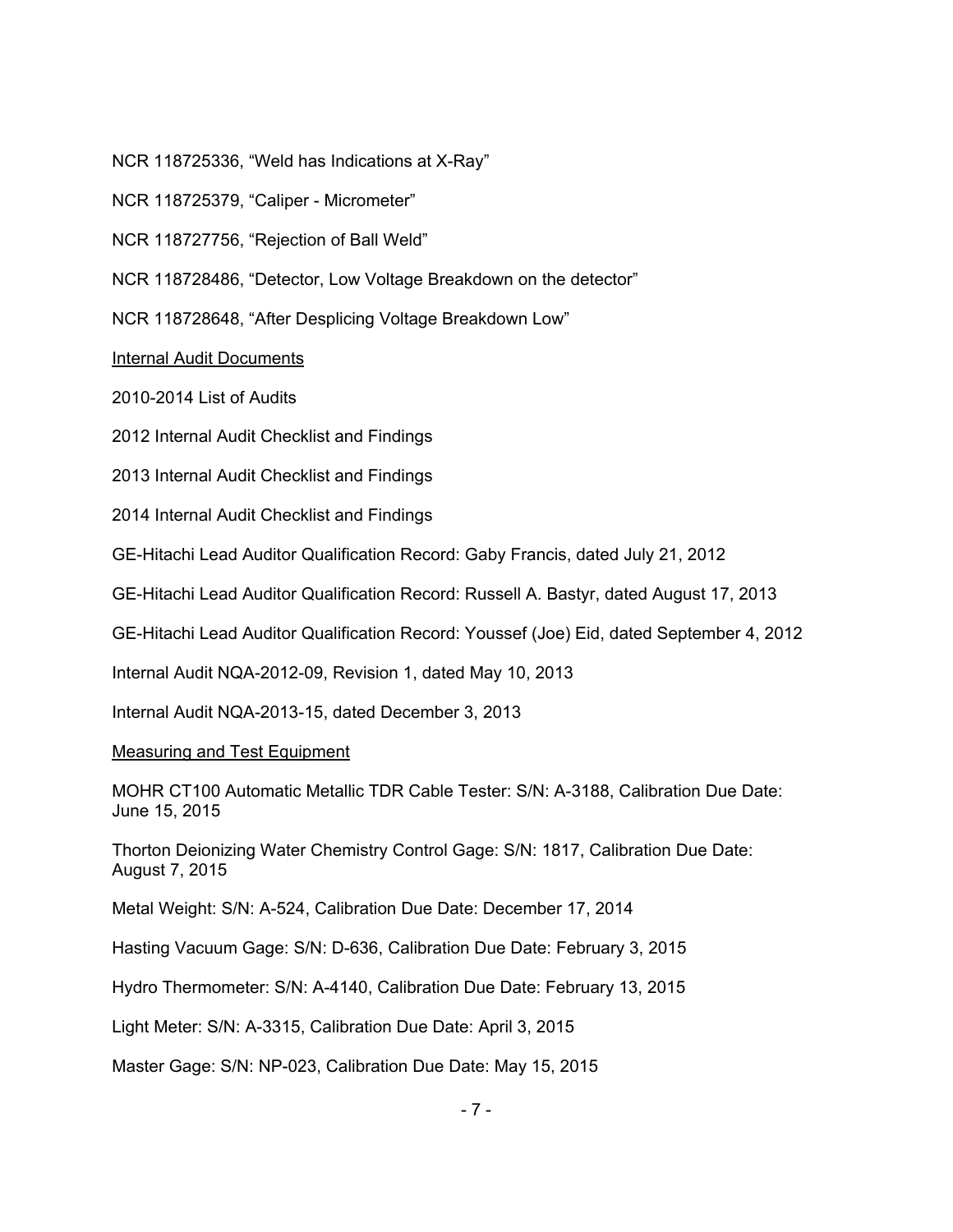Working Gage: S/N: A-1599, Calibration Due Date: May 15, 2015

Digital Indicator: S/N: A-1237, Calibration Due Date: May 19, 2015

Digital Indicator: S/N: A-1237, Calibration Due Date: May 19, 2015

Source Measure Unit: S/N: B-496, Calibration Due Date: June 26, 2015

Go/NoGo Gage: S/N: A-4109, Calibration Due Date: July 10, 2015

Torque Wrench: S/N: A-3687, Calibration Due Date: July 13, 2015

Go/NoGo Gage: S/N: A-4119, Calibration Due Date: August 8, 2015

Metal Tape, A-4252: S/N: A4252, Calibration Due Date: October 7, 2015

METEK Tensile Test Machine: S/N: D-494, Calibration Due Date: November 10, 2015

Mitatoyo Digimatic Micrometer: S/N: 1092, Calibration Due Date: November 20, 2015

Miscellaneous Documents

List of Customer Returns 2010-2014

#### Potential Reportable Condition Reports

PRC 07-45, dated February 15, 2008

PRC 09-35, dated October 29, 2009

PRC 11-62, dated December 11, 2011

#### Procedures and QA Implementing Records

"GE Reuter-Stokes Inc. Quality Assurance Manual," Document No. 113036, Revision AG, dated November 4, 2014

CP-18-100, "Quality Assurance Internal Audit Requirements," Revision 3.0, dated August 4, 2014

GERS 23A1281, "NA-205 and NA-300 Detector Cathode Plating," Revision 18, dated September 17, 2012

ISO-SOP-10.2, "In-Process Inspection and Test Procedure," Revision C, dated September 20, 2002

ISO-SOP-10-3, "Final Inspection and Test Procedure," Revision C, dated October 18, 2000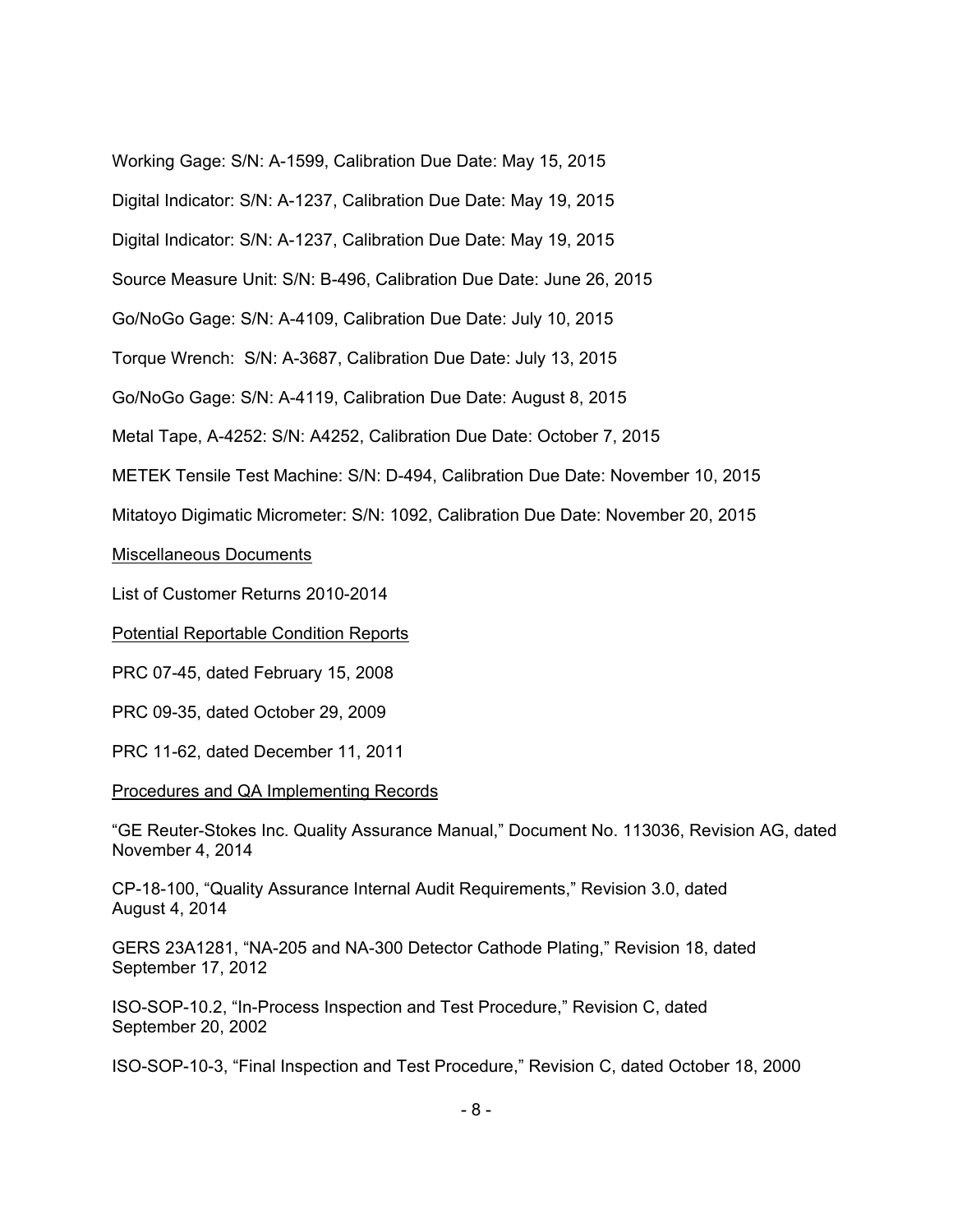ISO-SOP-16.1, "Records Control," Revision L, dated September 10, 2014

M-01-017, "Bar and Plate – Stainless Steel XM19 Nuclear Grade" Revision C, dated October 1994

M-01-021, "Bar Type 304 L Austenitic Stainless Steel," Revision H, dated March 2013

M-01-023, "Supplemental Specification for 304 S.S.," Revision B, dated November 2001

MP-C6-0340-20X, "NA-250 Cable Detector Assembly MP-C6-0340-20X," Revision W, dated December 8, 2014

MP-C6-0350-20X-27, "NA-300 Lower Cable Assembly," Revision G, dated July 27, 2011

MP-C6-C-1100-281, "Manufacturing Procedure Number MP-C6-C-1100-281, LPRM in-Core Detectors Assembly," Revision J, dated May 6, 2008

MP-E3-0007, "Procedure for Connector Assembly of E3-007 and E3-0011 (NA300 LEMO Connectors)," Revision AB, dated January 4, 2014

MP-E3-0021, "Connector Assembly Procedure for E3-0211," Revision D, dated March 28, 1994

OGQ-0127.3, "Auditor and Lead Auditor Qualification and Certification," Revision 1.2, dated November 26, 2014

P15.75.1, "Detailed Spot Welding Procedure," Revision G, dated June 2001

QAPR-1, "ASME Code – Raw Material," Revision B, dated October 2014

QAPR-12, "Commercial Grade Procurement," Revision A, dated October 2014

QAPR-14, "Dedicated Item Requiring Testing," Revision A, dated October 2014

QAPR-3, "Safety Related Items," Revision B, dated October 2014

QAPR-9, "Safety Related Raw Materials," Revision D, dated October 2014

SOP 290.19.8, "Quality Assurance Instructions Covering Sampling Plans," Revision C, dated February 2, 2012

SOP 5290.7.2, "Traveler Preparation," Revision M, dated May 12, 2011

SOP C-5243.2, "Hydrostatic Pressure Test Log; No: F5243.1," Revision D

SOP-240.0.8, "Operation of MS-50 Argon Leak Detector," Revision O, dated January 24, 2007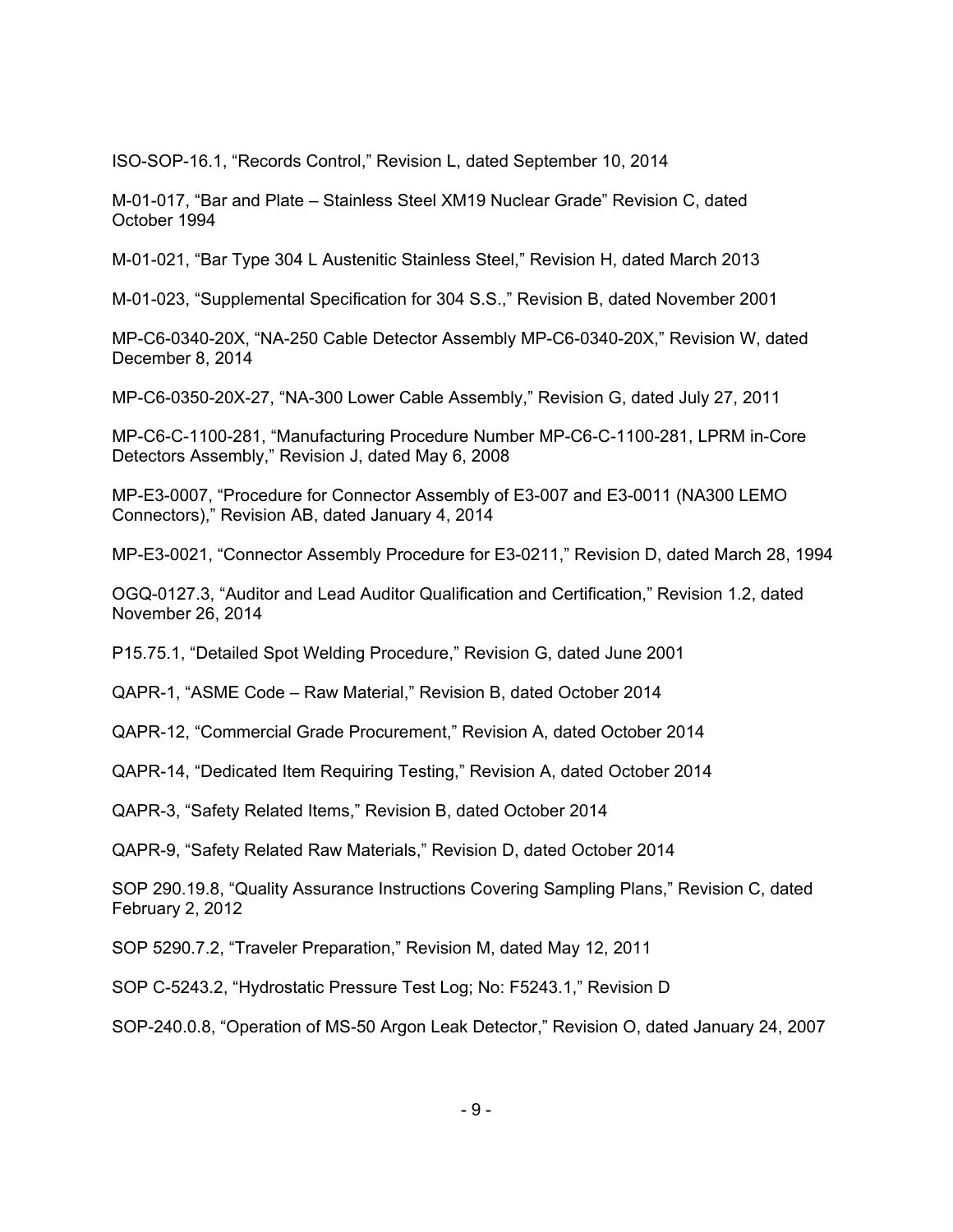SOP-244.3, "Testing LEMO Connectors for Safety-related Applications," Revision B, dated December 5, 2011

SOP-250.2.1, "Indoctrination and Training," Revision F, dated August 30, 2012

SOP-264, "Material Control Using Portable XRF," Revision F, dated October 28, 2014

SOP-290.15.1, "Exhibit 4, Rejection Tag," dated March 12, 2014

SOP-290.15.1, "Nonconformance Report (NCR) Procedure," Revision Y, dated March 12, 2014

SOP-291.1, "Processing of Returned goods," Revision H, dated November 6, 2014

SOP-35.1, "Weld/Braze/Solder Performance Qualification," Revision K, dated January 2014

SOP-35.2 "Weld/Braze Qualification Procedure," Revision M, dated August 2014

SOP-370.0, "Supplier Evaluation," Revision D, dated March 2014

SOP-421, "Traveler/Log Procedure," Revision C, dated April 18, 2013

SOP-5242.4, "Radiographic Examination of Welds," Revision H, dated May 16, 2014

SOP-5470.2, "Receiving Inspection Procedure," Revision Y, dated August 1, 2012

SOP-727.4.5, "Installation of QLN Receptacle onto 1/8" MI Cable," Revision J, dated July 23, 2012

SOP-810, "IR and VBD Test Procedure," Revision B, dated November 21, 2014

SOP-812, "TDR CT 100 Test Procedure," Revision A, dated June 14, 2013

SOP-891.2, "Dedication of Commercial Grade Items," Revision F, dated November 26, 2014

SOP-C-5101.2, "Product Quality Certification Process," Revision R, dated September 10, 2014

SOP-C-5120.1, "Design Control (Code and Safety-related Products)," Revision F, dated November 25, 2014

SOP-C-5230.10, "Computer Access Control Calibration Data," Revision H, dated November 19, 2014

SOP-C-5230.9, "Inspection, Measuring and Test Equipment Calibration," Revision AL, dated July 24, 2013

SOP-C-5242.3 "Liquid Penetrant Examination Procedure," Revision J dated January 2013

SOP-C-5242.3, "Liquid Penetrant Examination Procedure," Revision J, "Exhibit 1, Liquid Penetrant Examination Report," dated January 17, 2013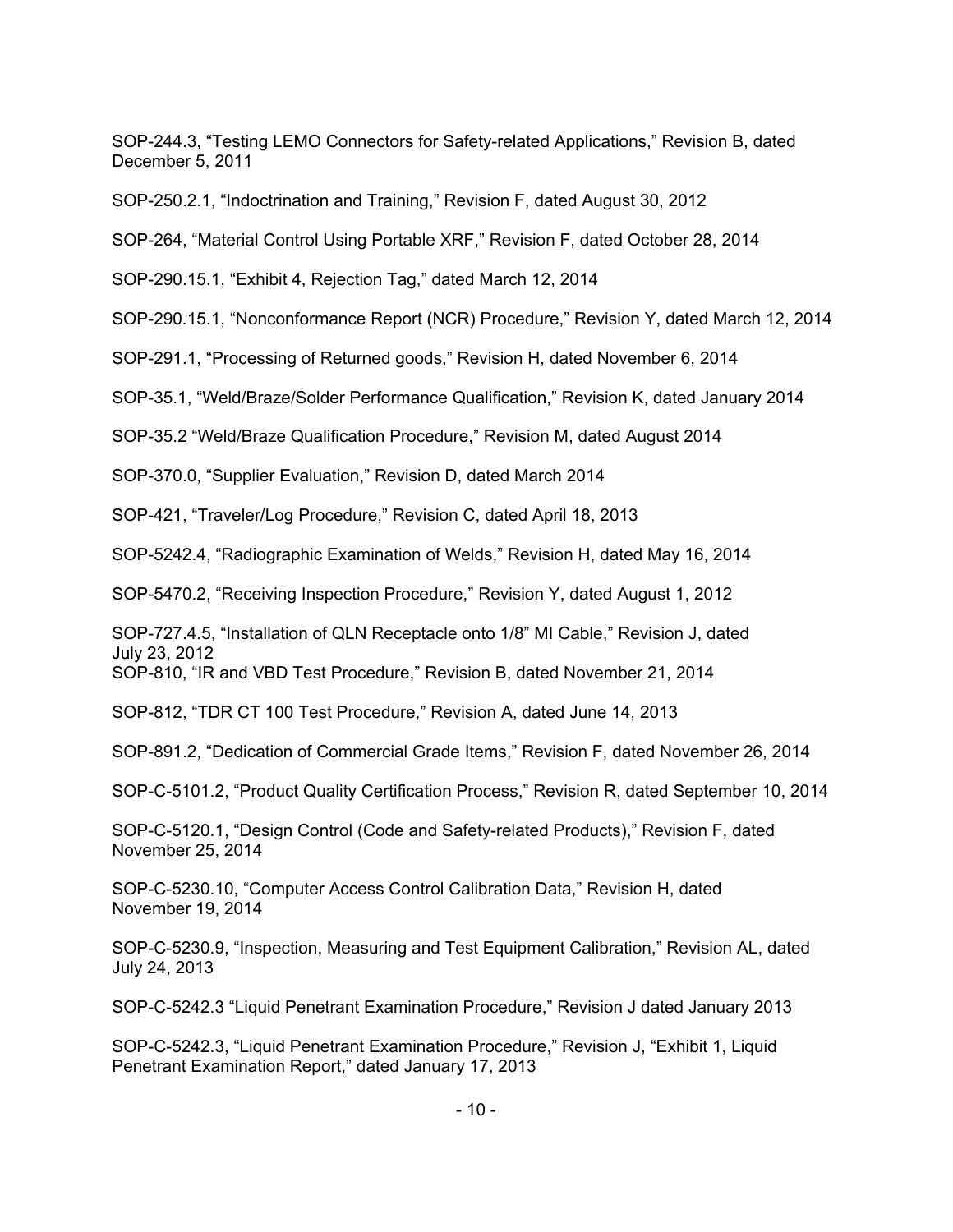SOP-C-5242.4, "Radiographic Examination of Welds," Revision H dated May 2014

SOP-C-5243.2, "Four Chamber Hydrostatic Test Stand Procedure," Revision M, dated April 4, 2014

SOP-C-5247.0, "Visual Examination of Brazed and Welded Joints Procedure," Revision G, dated April 2004

SOP-C-5250.3, "Qualification of Inspection/Test Personnel and other QA personnel," Revision Y, dated October 31, 2014

SOP-C-5252.1, "Written Practice for Training Examination and Certification of NDE Personnel," Revision H, dated July 3, 2013

SOP-C-5254.1.1, "GTAW-Weld Procedure and Welder/Welding Operator Qualification Procedure," Revision J, dated May 2014

SOP-C-5255.1.1, "Brazing Procedure and Operator Qualification Procedure," Revision H, dated January 2014

SOP-C-5290.13.2, "Corrective Action Procedure," Revision AC, dated November 25, 2014

SOP-C-5290.14.9, "Stop Work Procedure," Revision G, dated July 30, 2013

SOP-C-5290.16.2, "Identification and Control of Parts and Materials," Revision J, dated August 16, 2011

SOP-C-5290.23, "QA Audits, Revision AE," dated November 14, 2014

SOP-C-5290.24, "Qualification and Certification of Audit Personnel," Revision U, dated November 24, 2014

SOP-C-5291, "Records Control," Revision Y, dated September 10, 2014

SOP-C-5470.2, "Receiving Inspection Procedure," Revision Y, dated August 1, 2012

SOP-C-5865.1, "Final Acceptance Test for LPRM Assemblies (Electrical Test)," Revision H, dated July 24, 2013

WI-16-108-07, "Reporting of Defects and Noncompliance under 10 CFR Part 21," Revision 1.1, dated May 5, 2014

#### Procurement Documents

PO 190208295 – Solder

PO 5050131243 – Mega Fluidline Products for Parker seals, Revision 0, dated August 9, 2007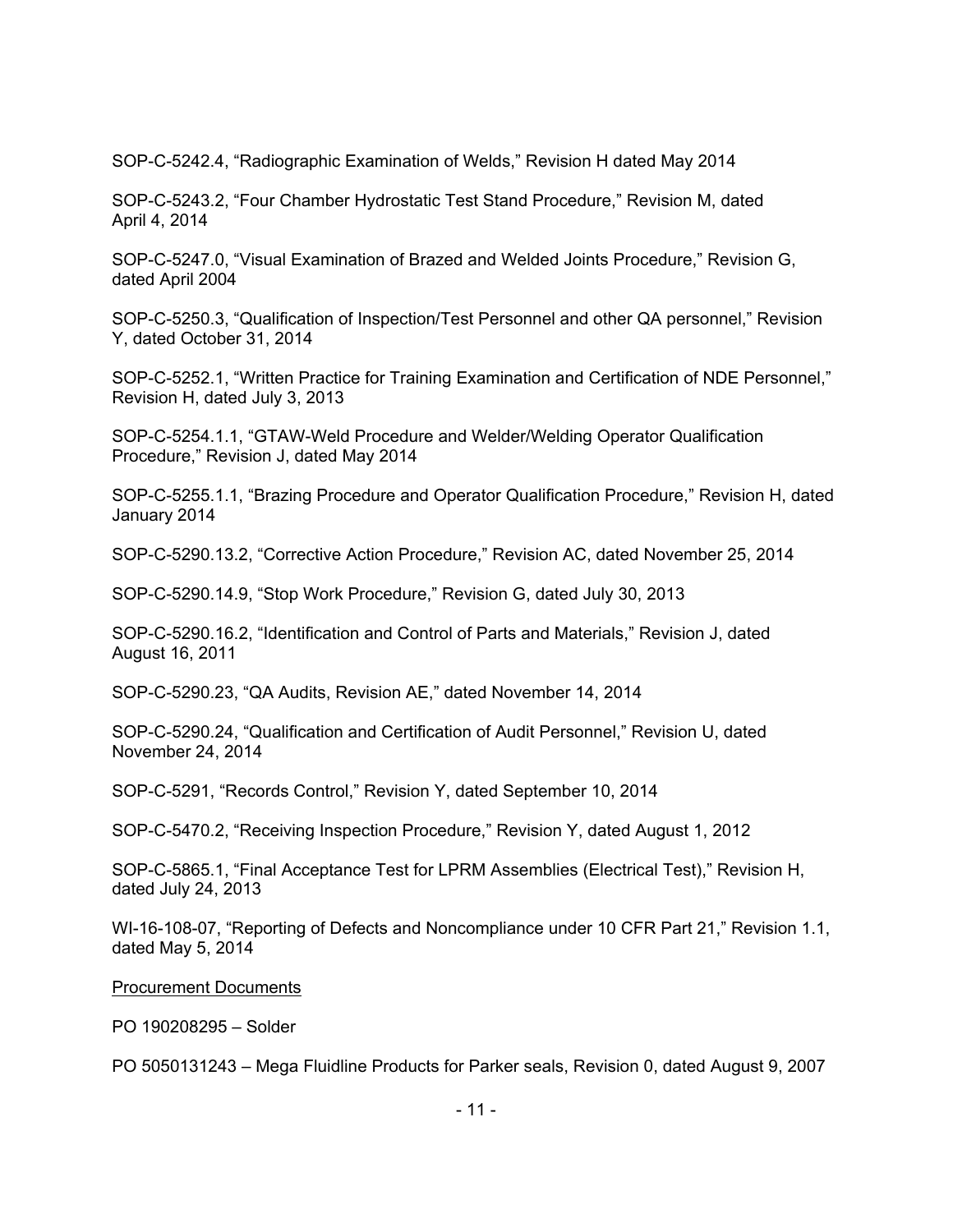PO 5050359326-10 – Brazing Rings large

PO 5050396926 – Seal Assembly

PO 5050454337-10 – Coated Gland

PO 5050463660-10 – Brazing Rings small

PO 5050497320 – Apollo Manufacturing for EQI collets, Revision 0, dated April 30, 2014

PO 5050506215 – Uranium 234 Powder

PO 5050508356 – Titanium Tubing

PO 5050541040 – Elements Materials Technology for collet material analysis, Revision 0, dated September 22, 2014

PO 5050545496 – LEMO USA for receptacles, Revision 0, dated October 6, 2014

Production Travelers

Production order 18504929, "720 safety-related O-rings," dated April 8, 2010

Production order 19708552, "100 Collets," dated November 4, 2014

Production order 19815860, "EQI IRM/SRM Receptacle, RS-E3-0021" (in-process)

SO 1599405 – LaSalle County Station – Exelon Generation Co.

SO 609408 – Monticello Nuclear Generating Plant – Northern States Power Company

WO 19739832 – Limerick Generating Station – Exelon Generation Co.

Qualification Documents

Design and Performance Specification 272A7097, "Bottom Entry Power Range Detector (NA-250)," Revision 12, dated April 8, 2003

TR 2010-14, Validation Tests for Lead Free Solder in LEMO Connector Assemblies," dated August 19, 2010

GE Nuclear Energy NEDC-31042P, "Environment Qualification Report, QLN Connector," Revision 0, dated June 1986

GE Nuclear Energy NEDC-30178, "Environment Qualification Report, Power Range Detector, C23, Perry," Revision 4, dated July 1985